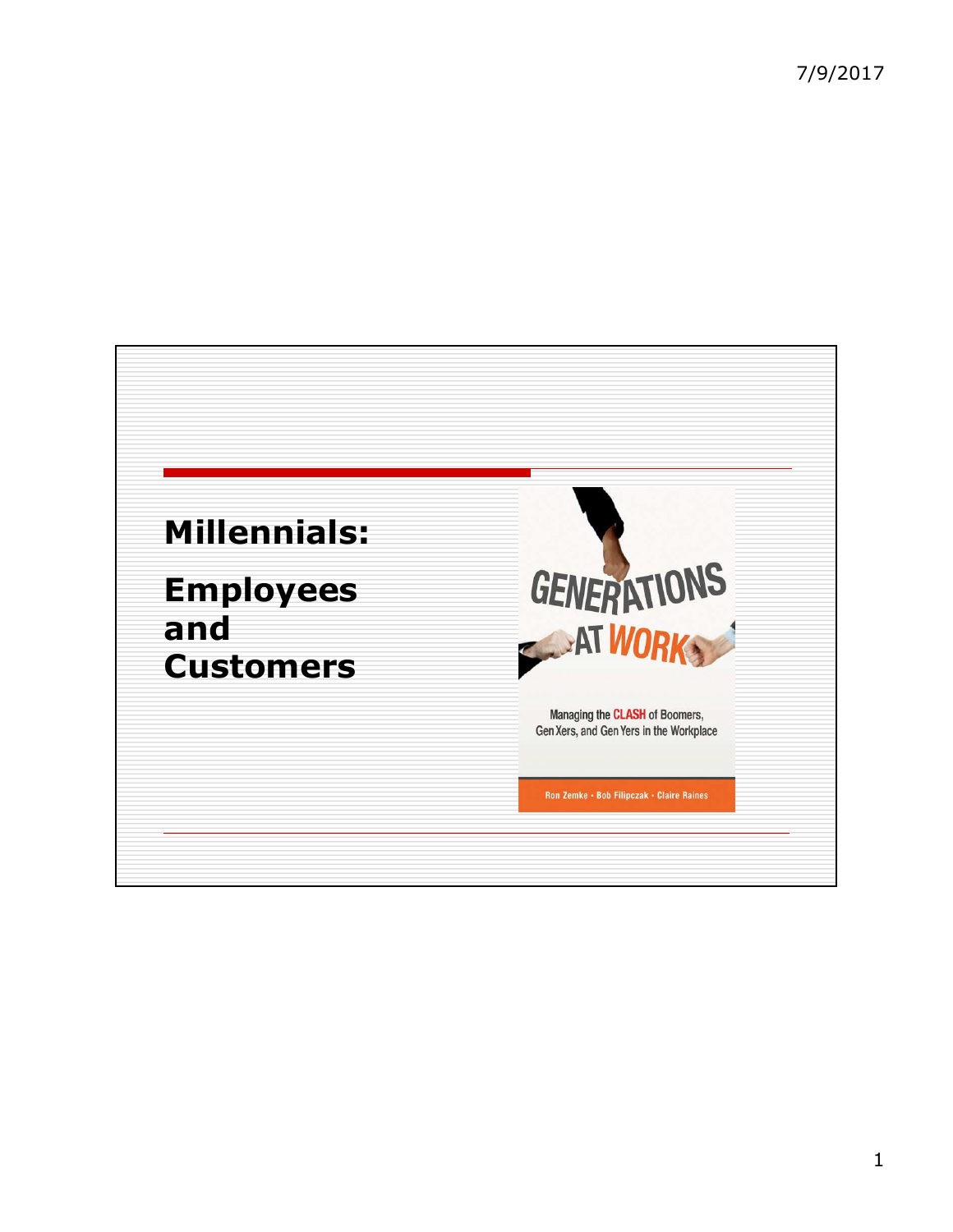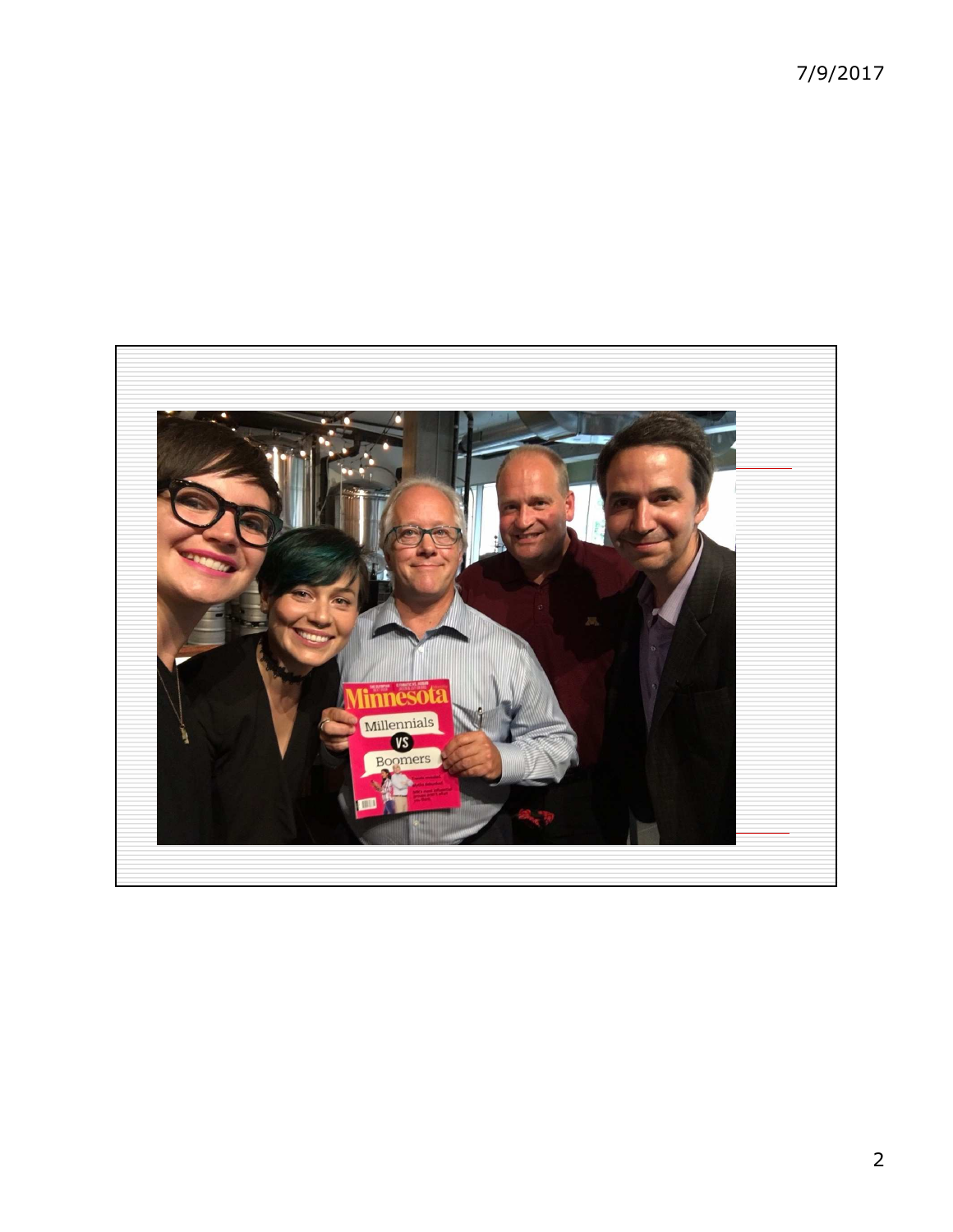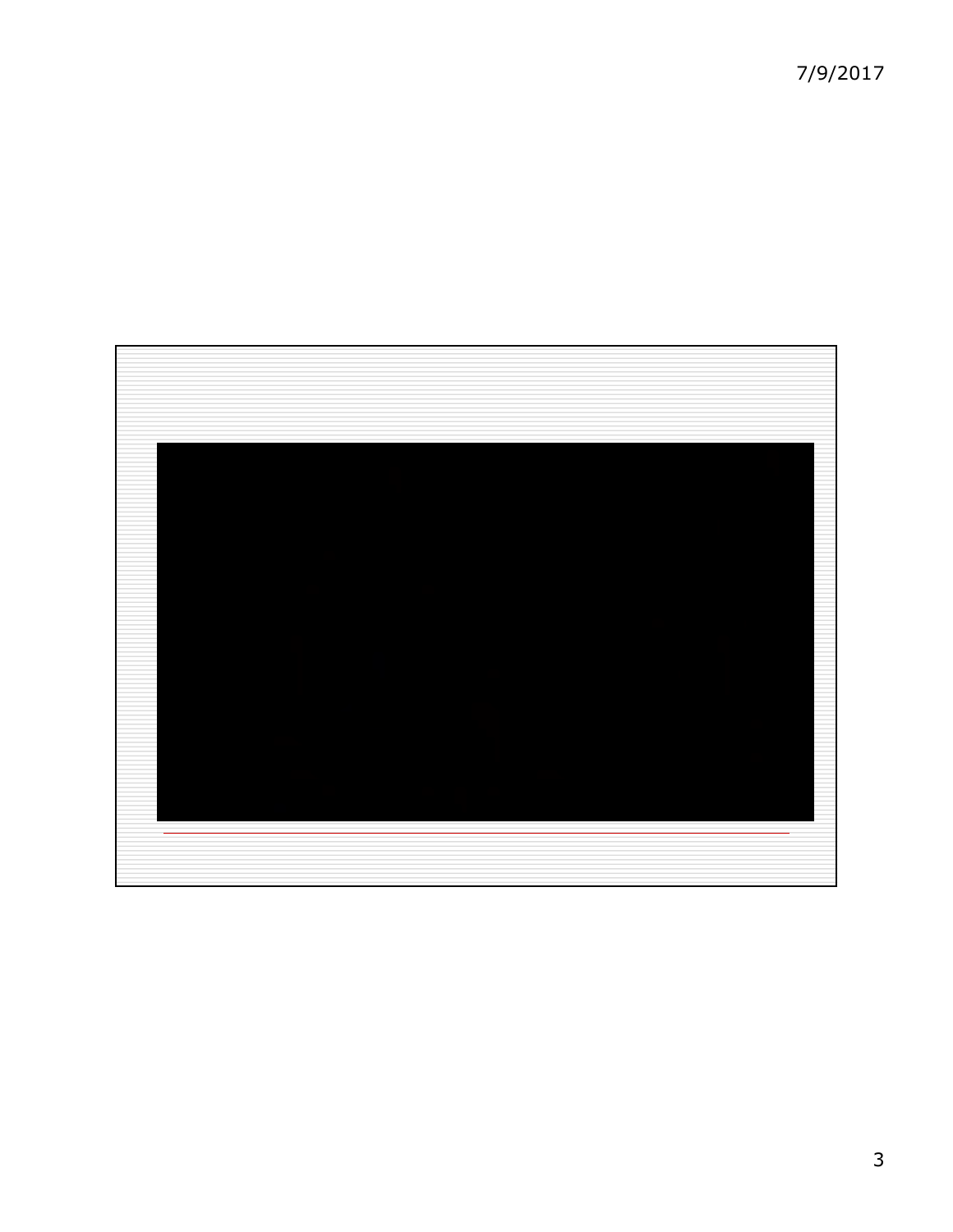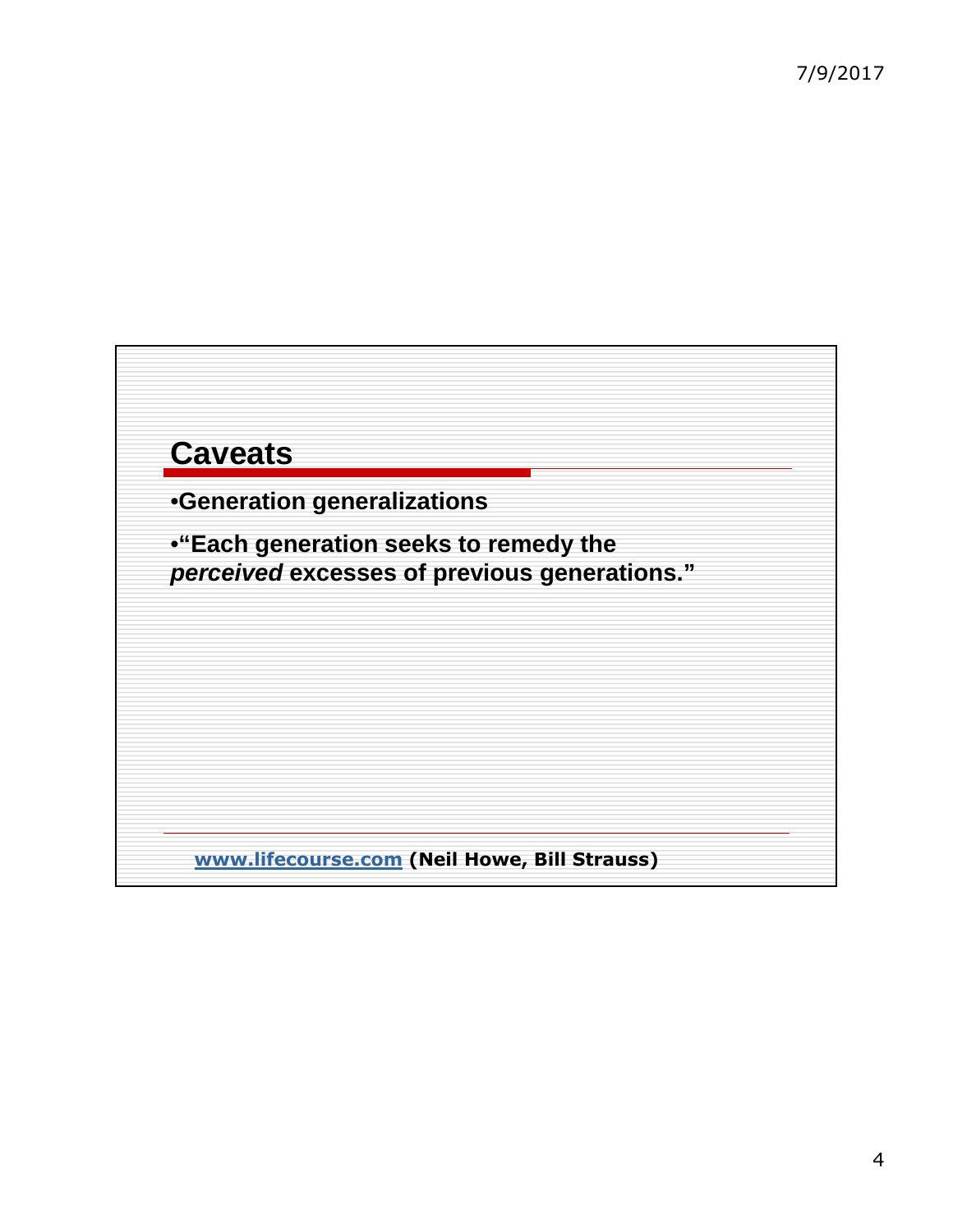

5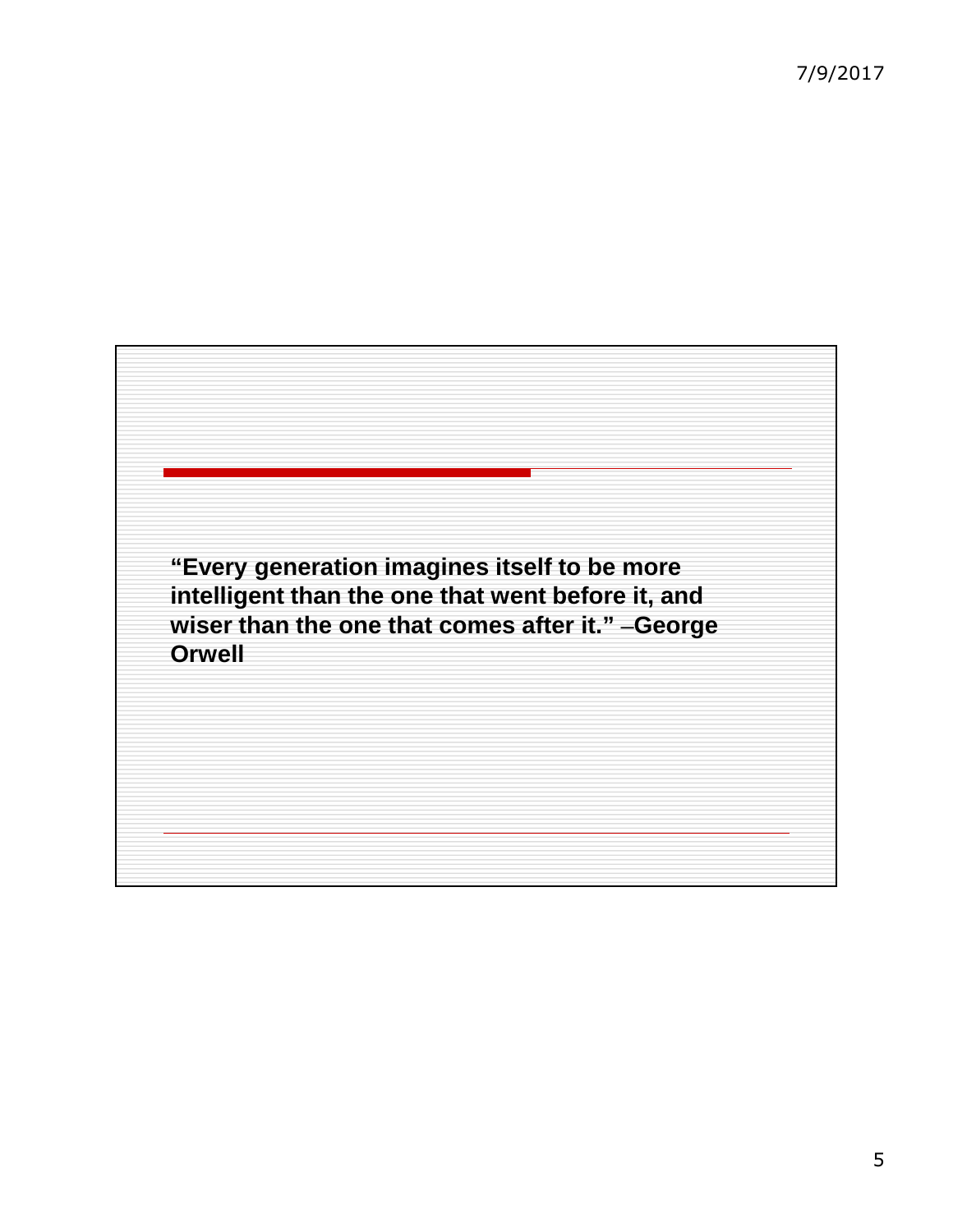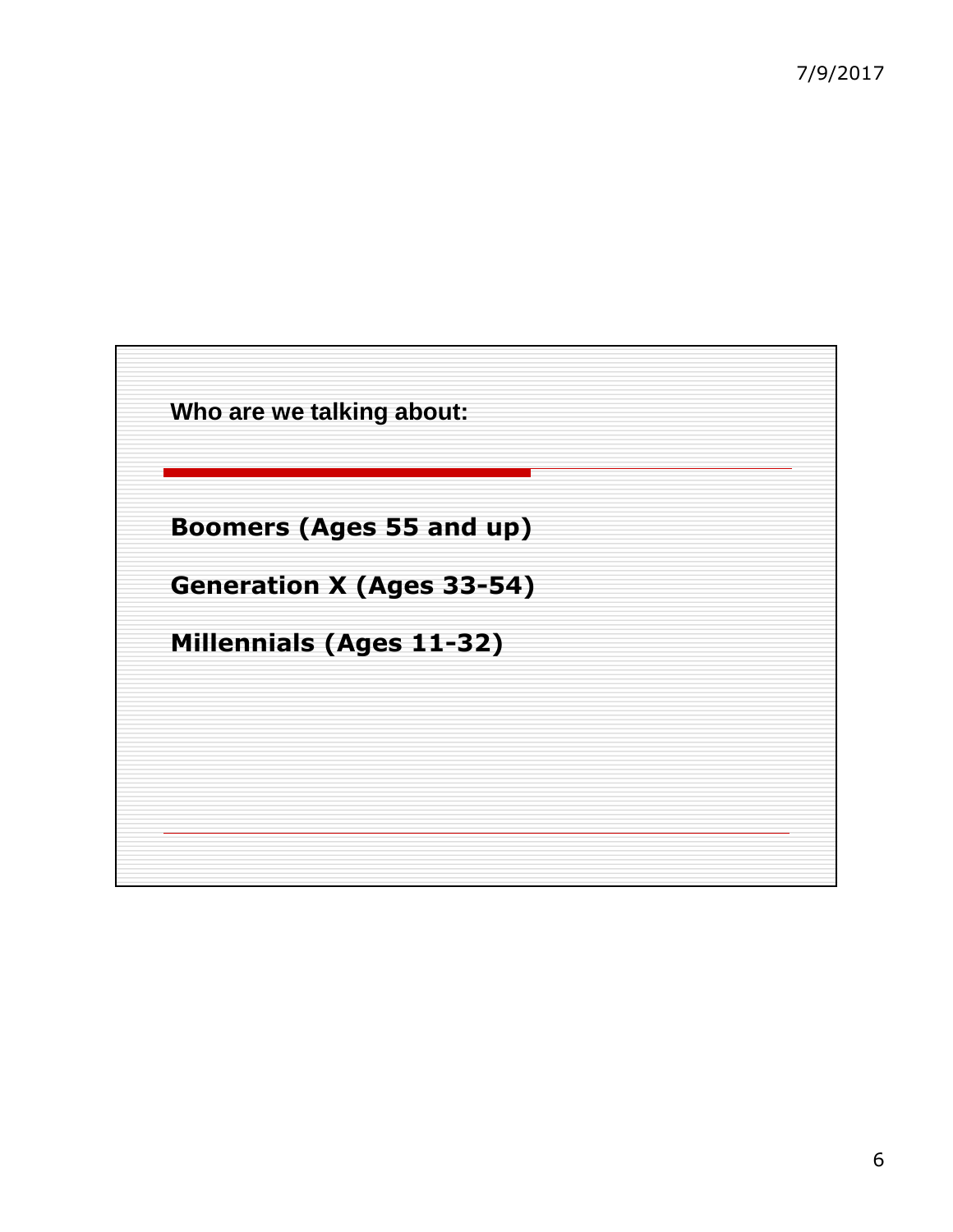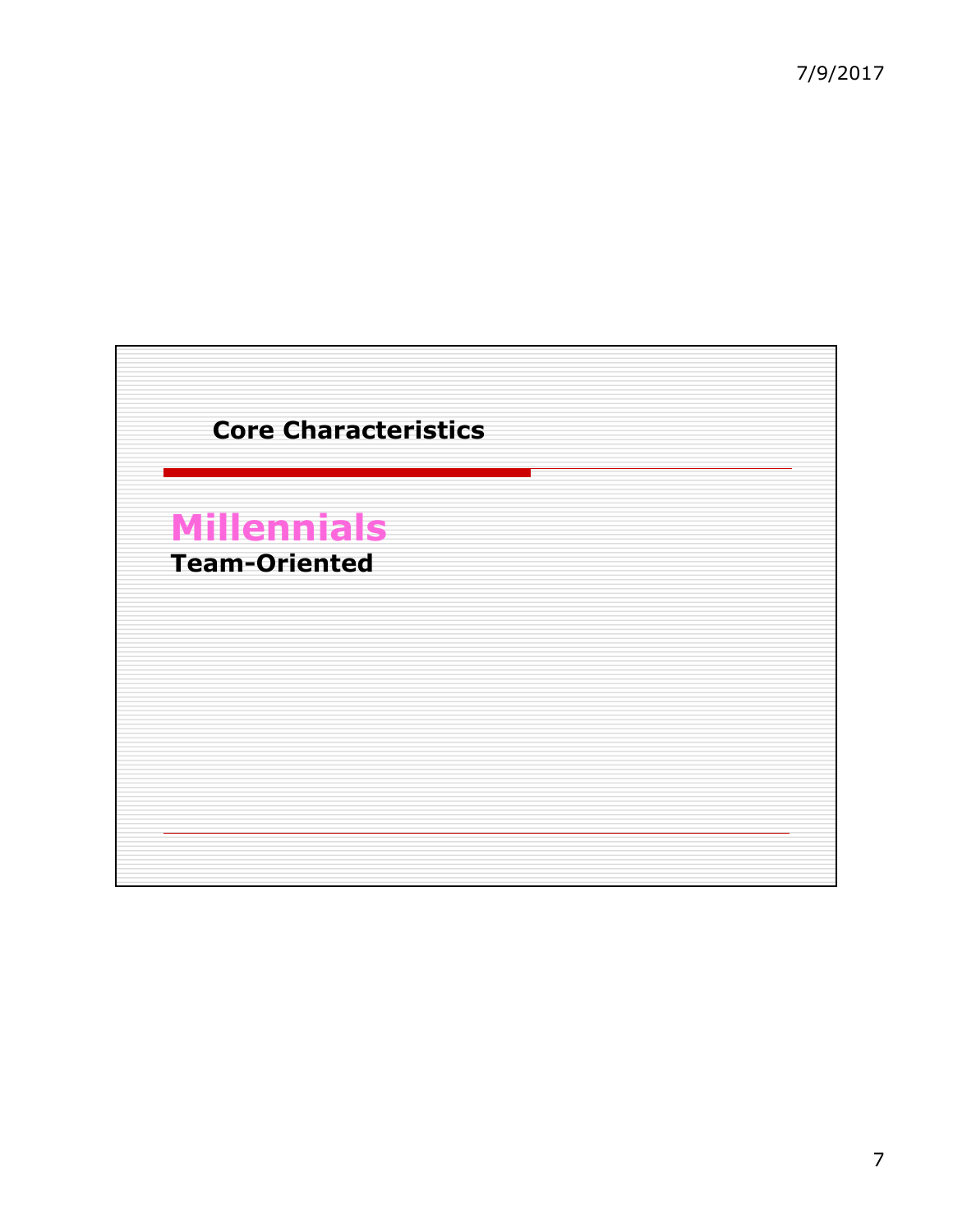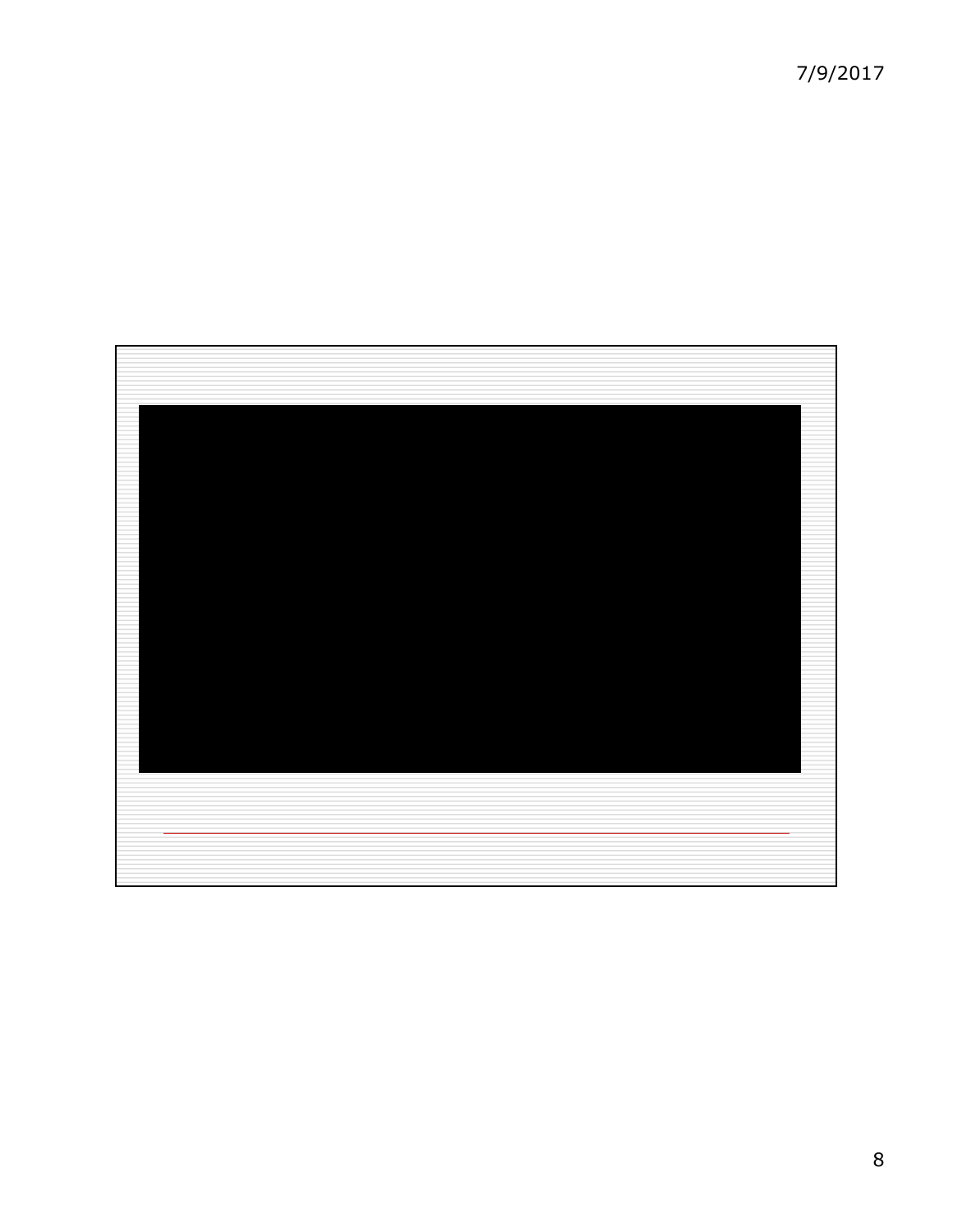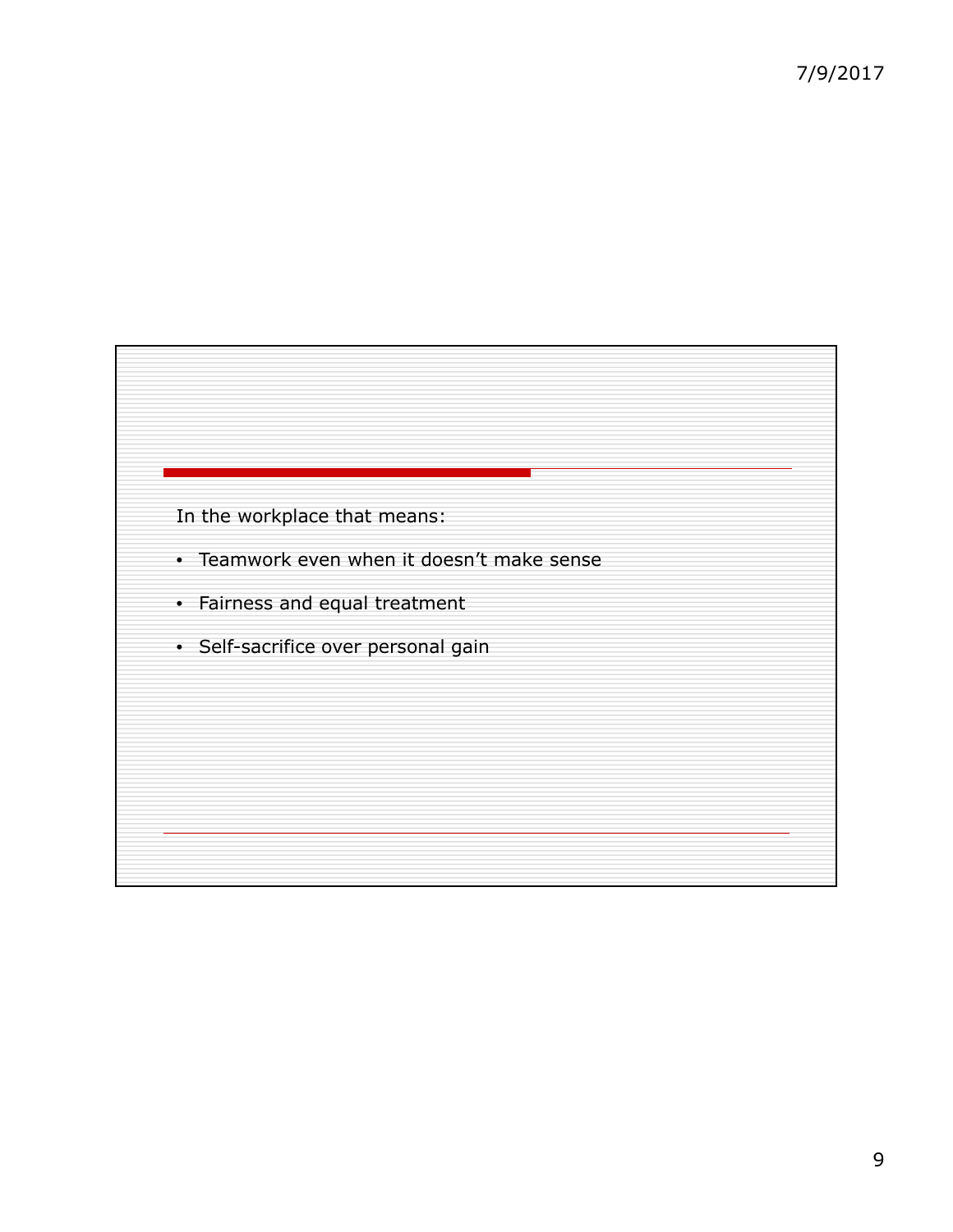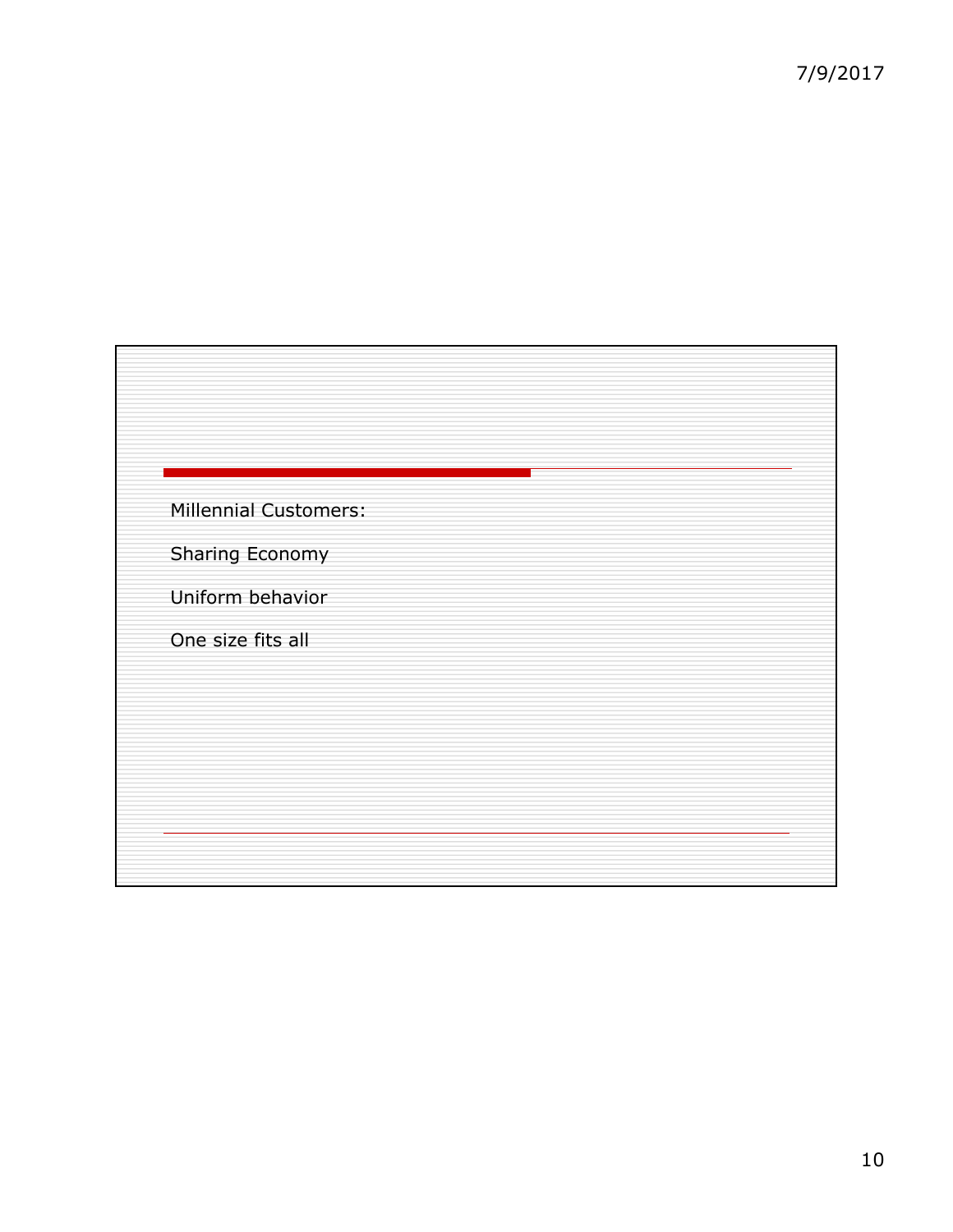| Assignment 1 |                                               |  |  |
|--------------|-----------------------------------------------|--|--|
|              | Come up with one strategy for Team Oriented-- |  |  |
| Employees    |                                               |  |  |
| Or           |                                               |  |  |
| Customers    |                                               |  |  |
|              |                                               |  |  |
|              |                                               |  |  |
|              |                                               |  |  |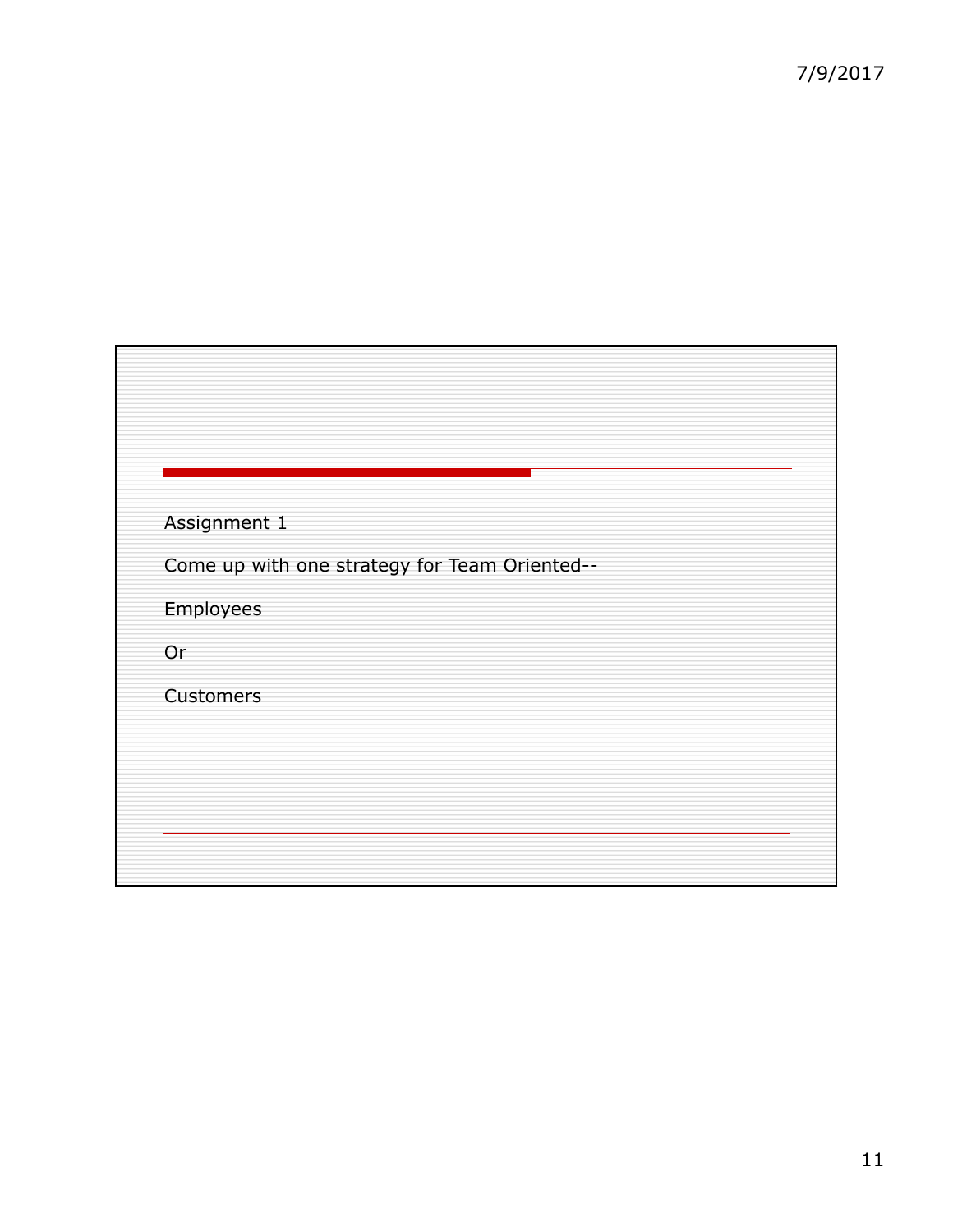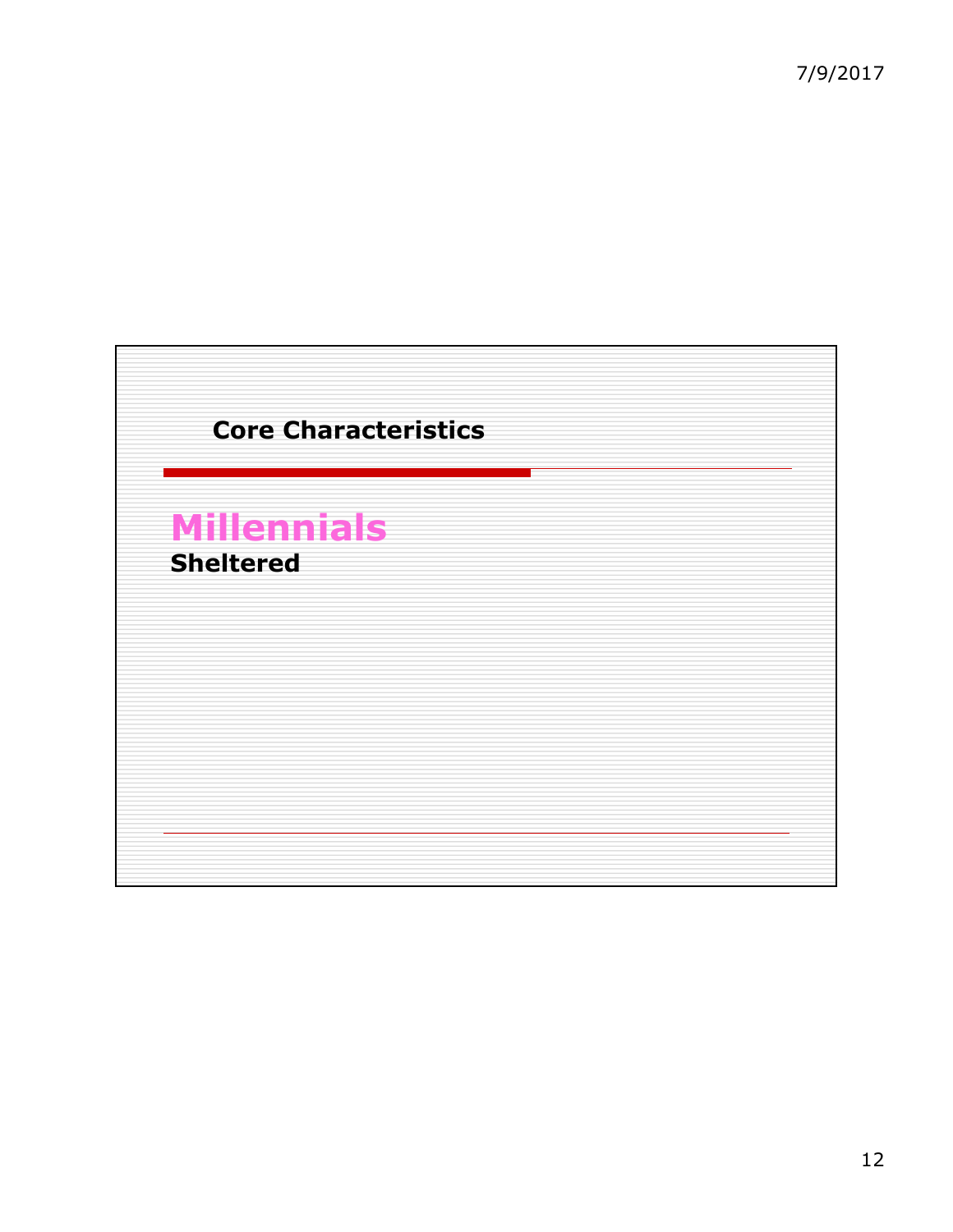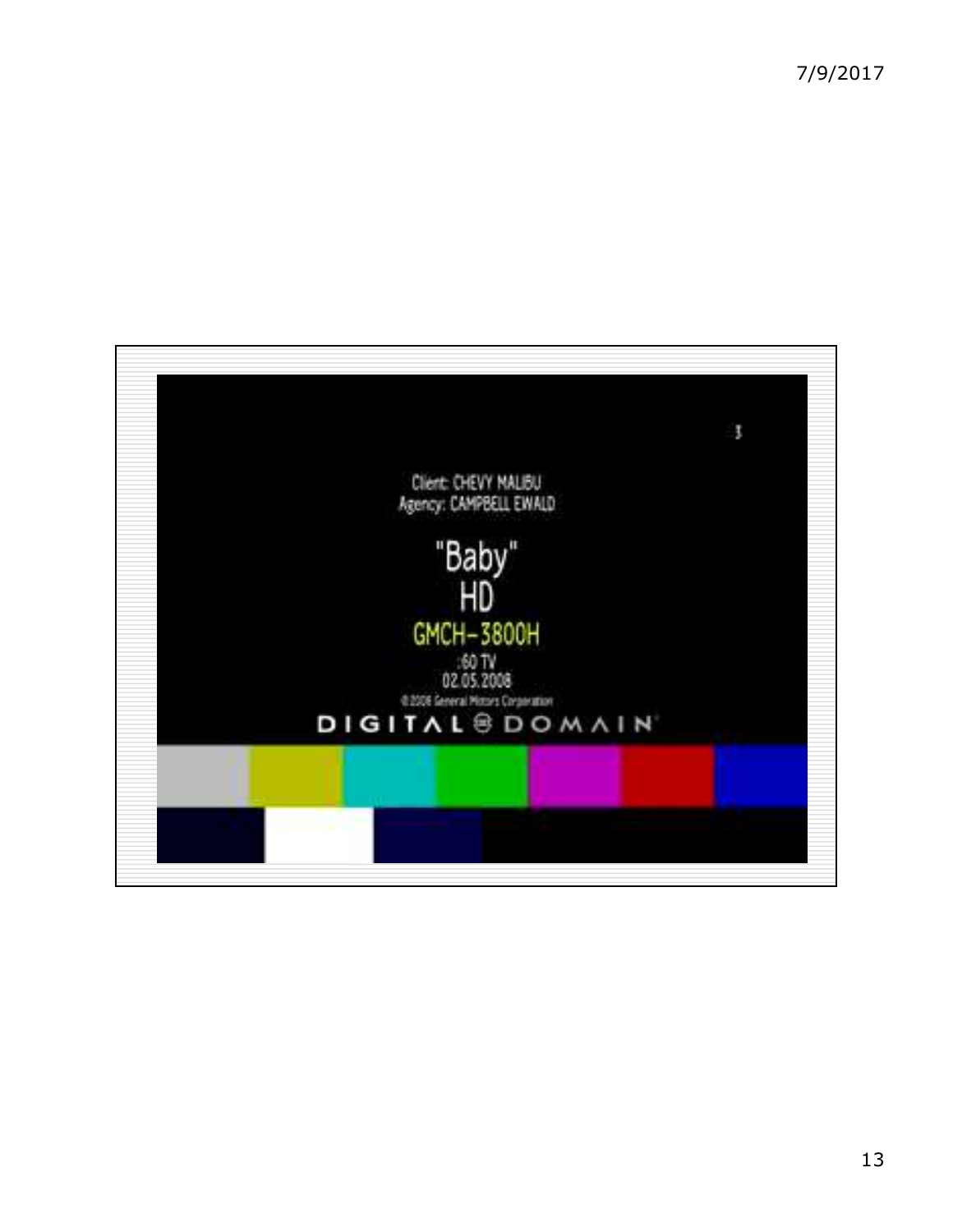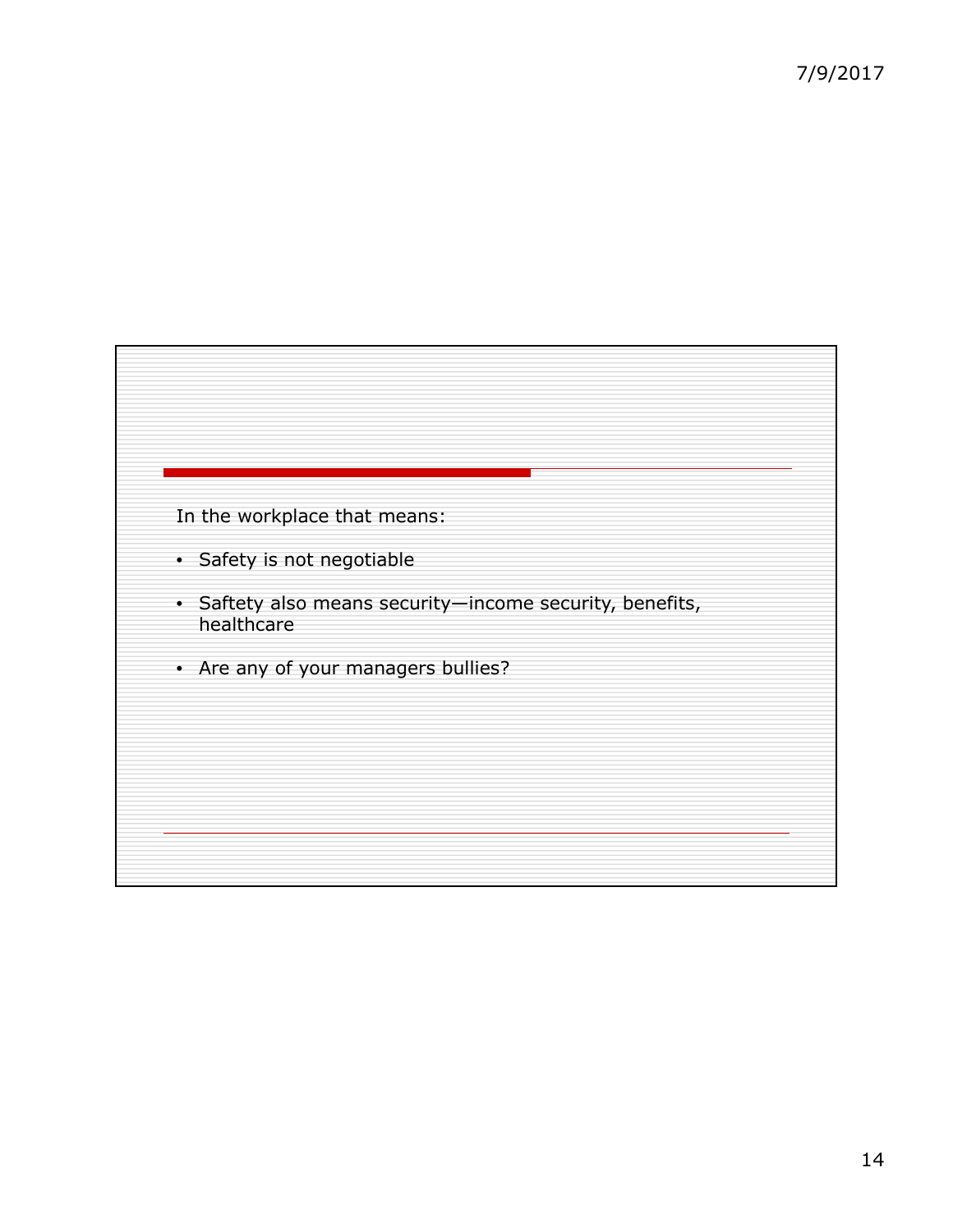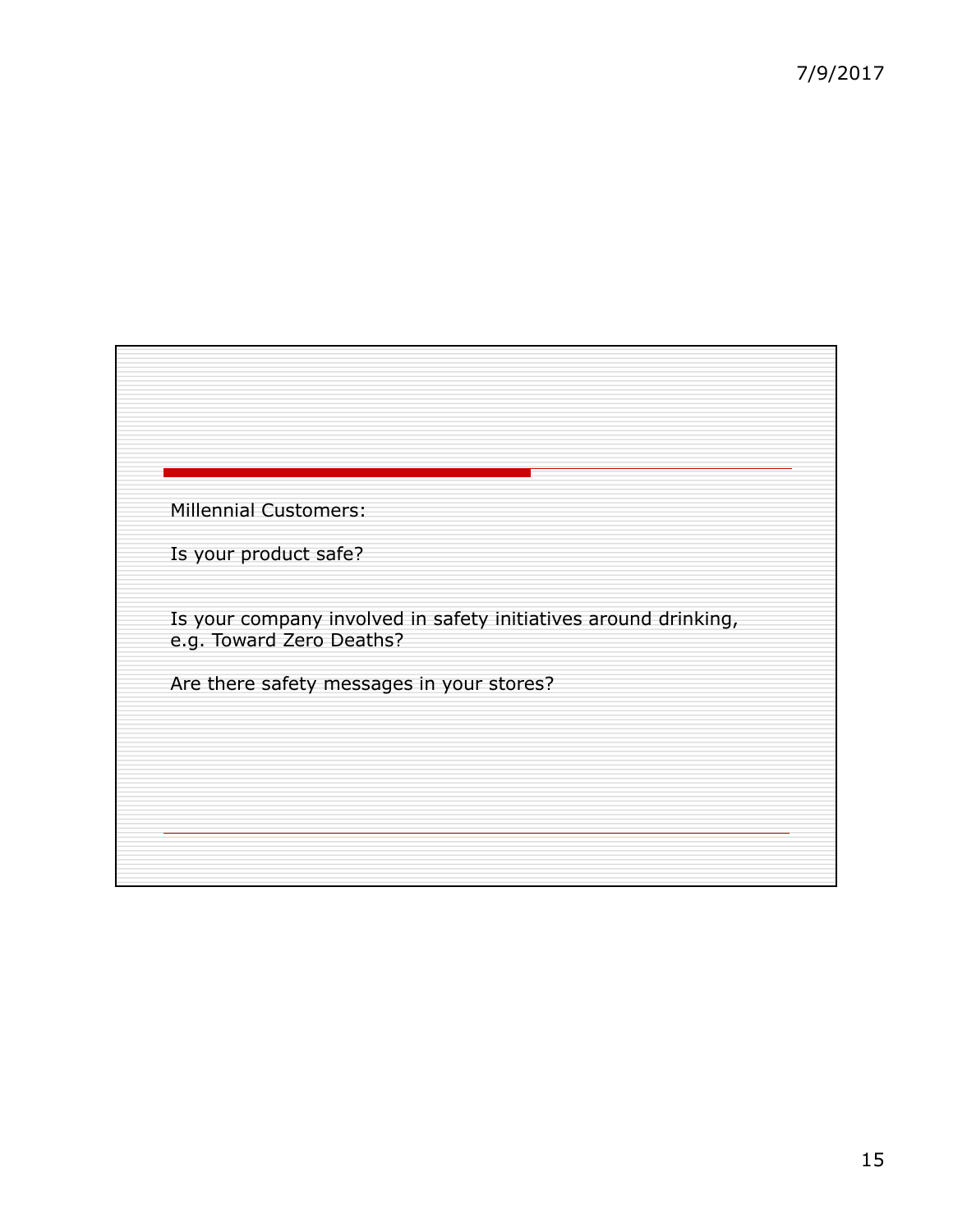$\overline{\phantom{a}}$ 

| Assignment 2                            |  |
|-----------------------------------------|--|
| Come up with one safety strategy for -- |  |
| Employees                               |  |
| Or                                      |  |
| Customers                               |  |
|                                         |  |
|                                         |  |
|                                         |  |
|                                         |  |
|                                         |  |

F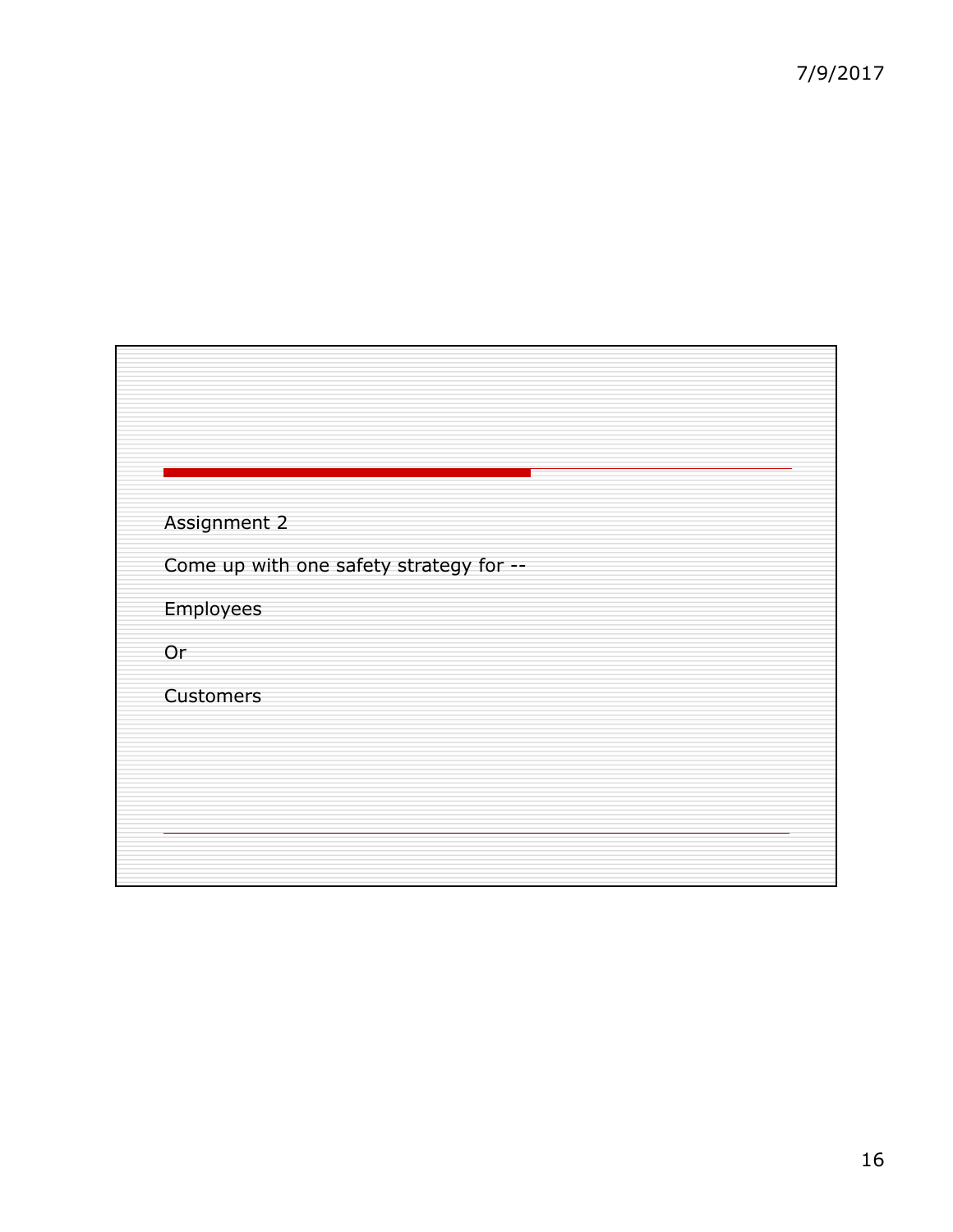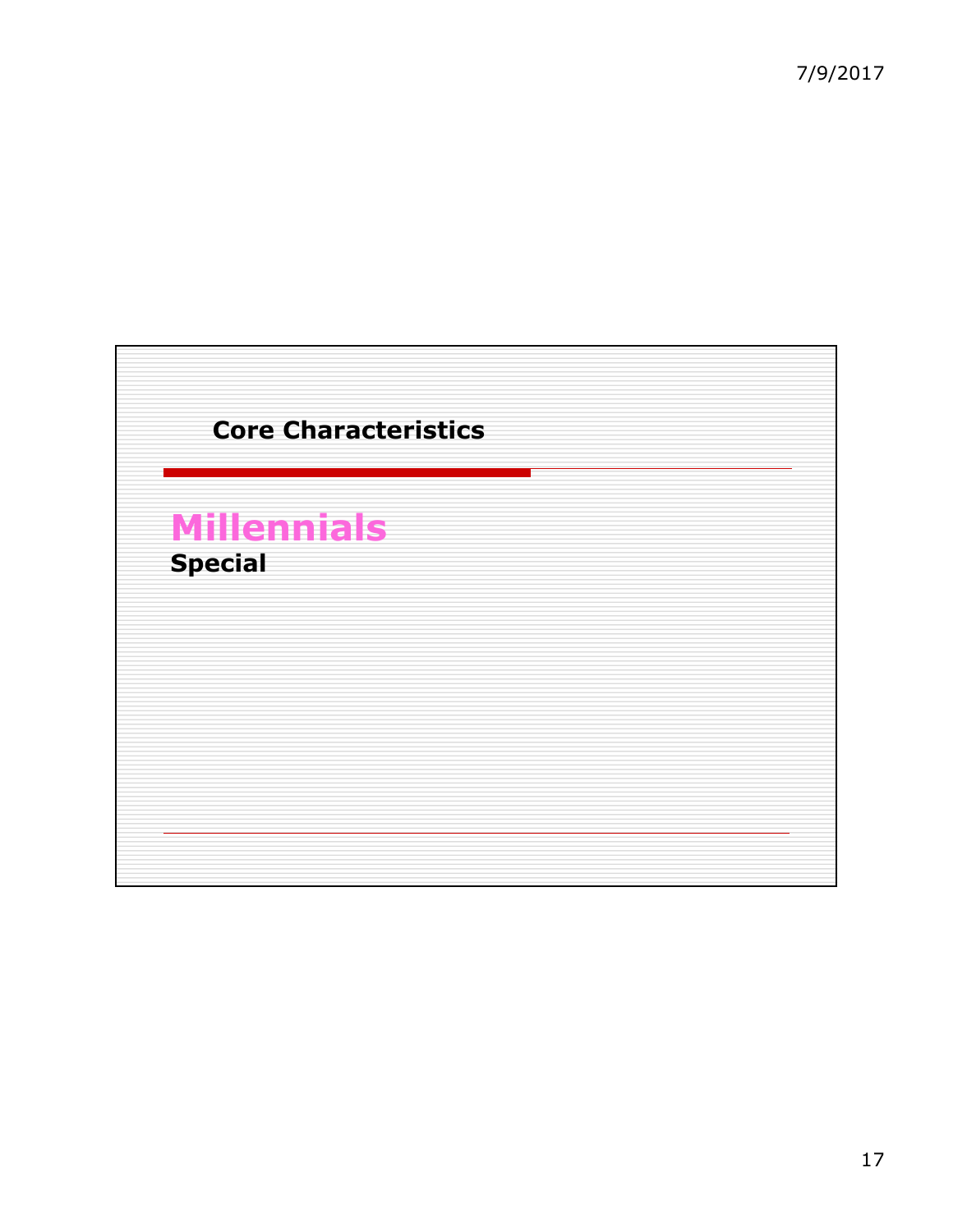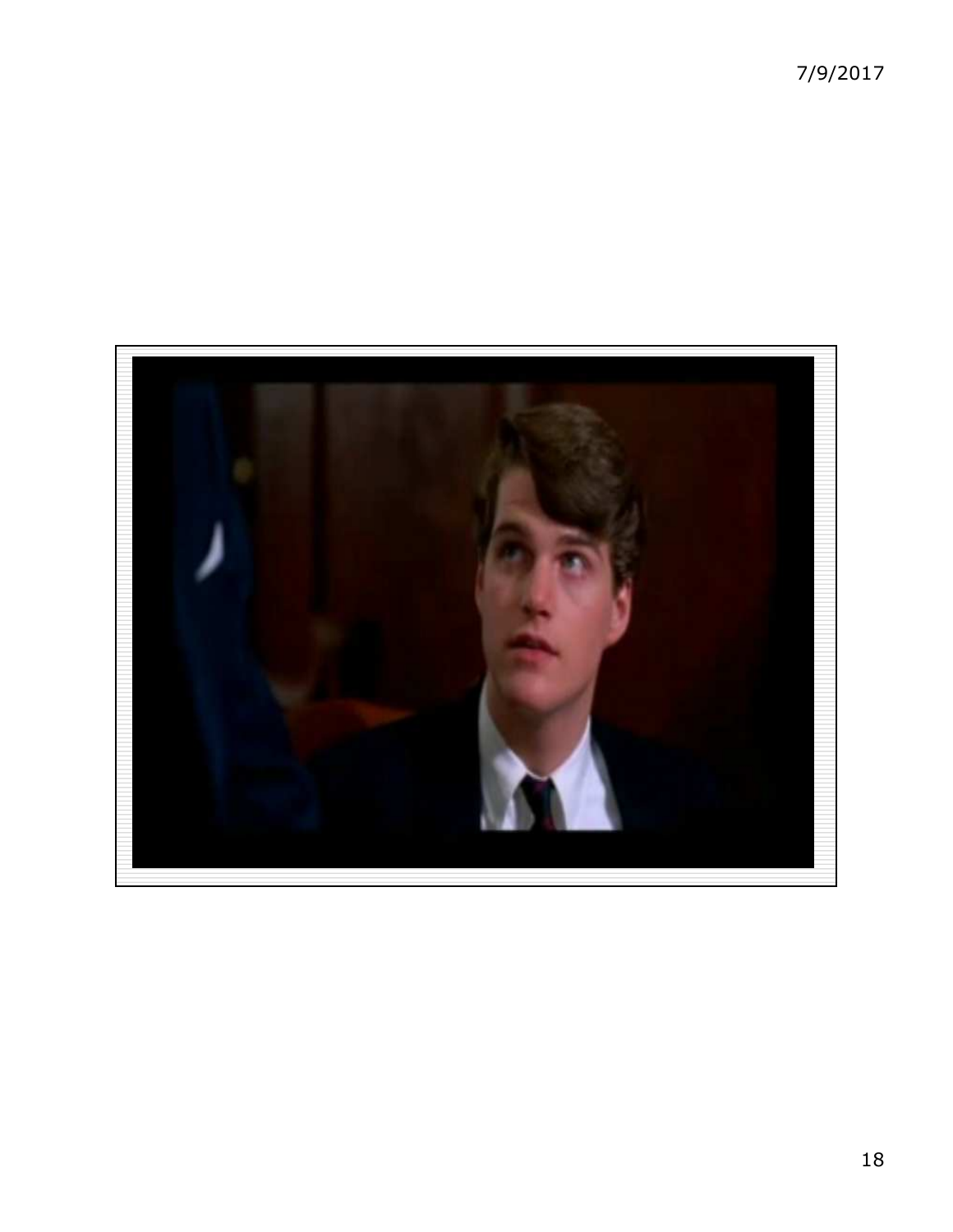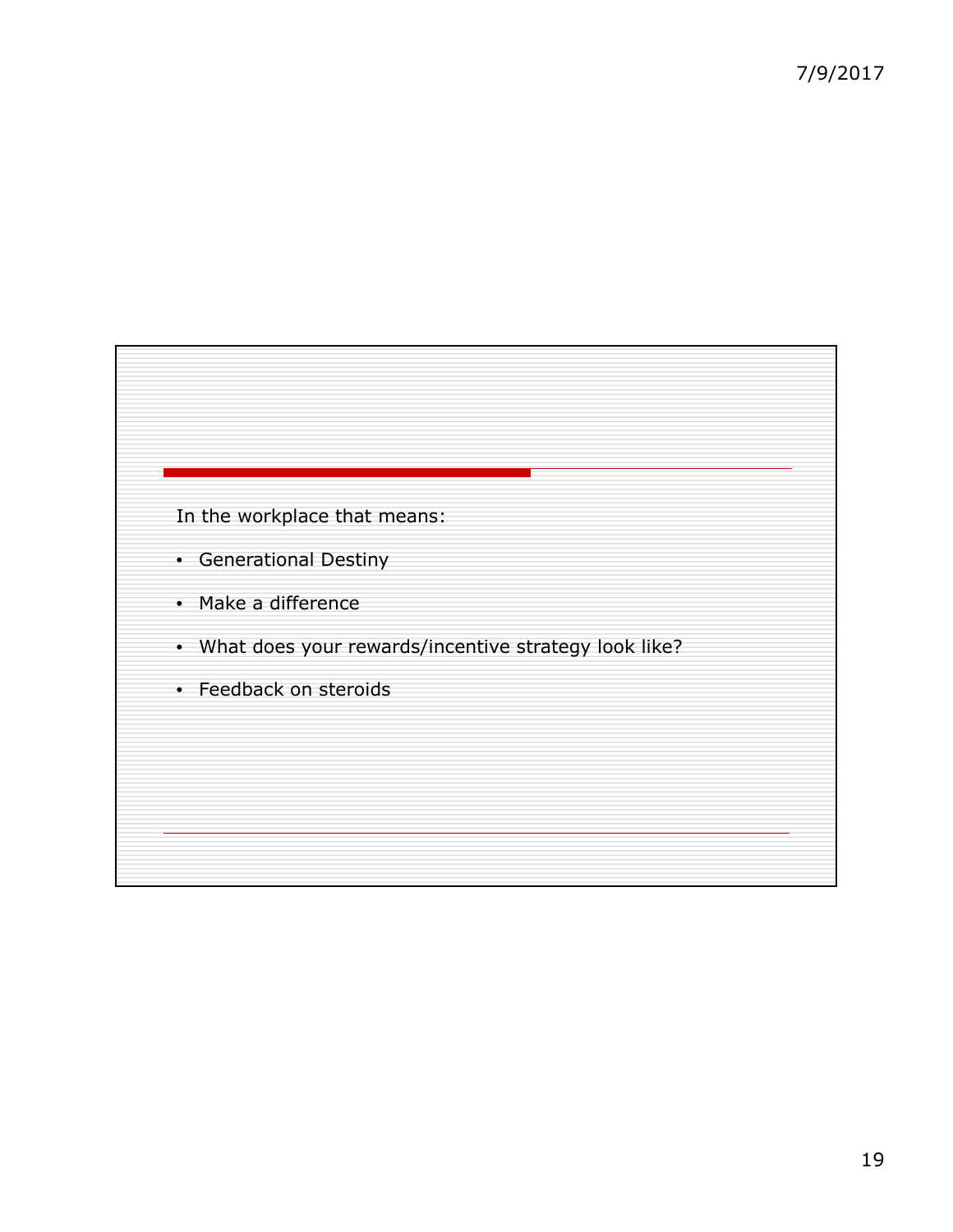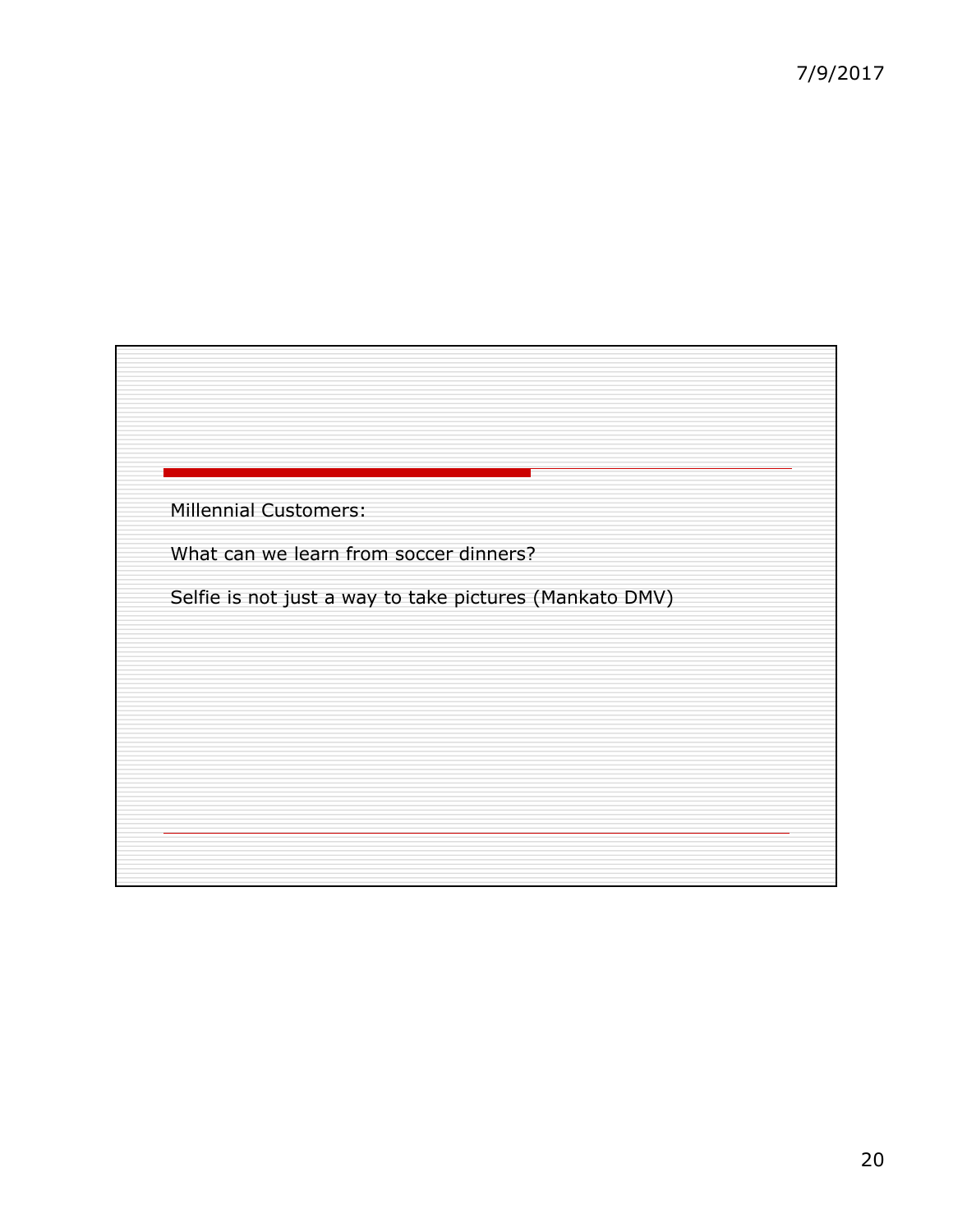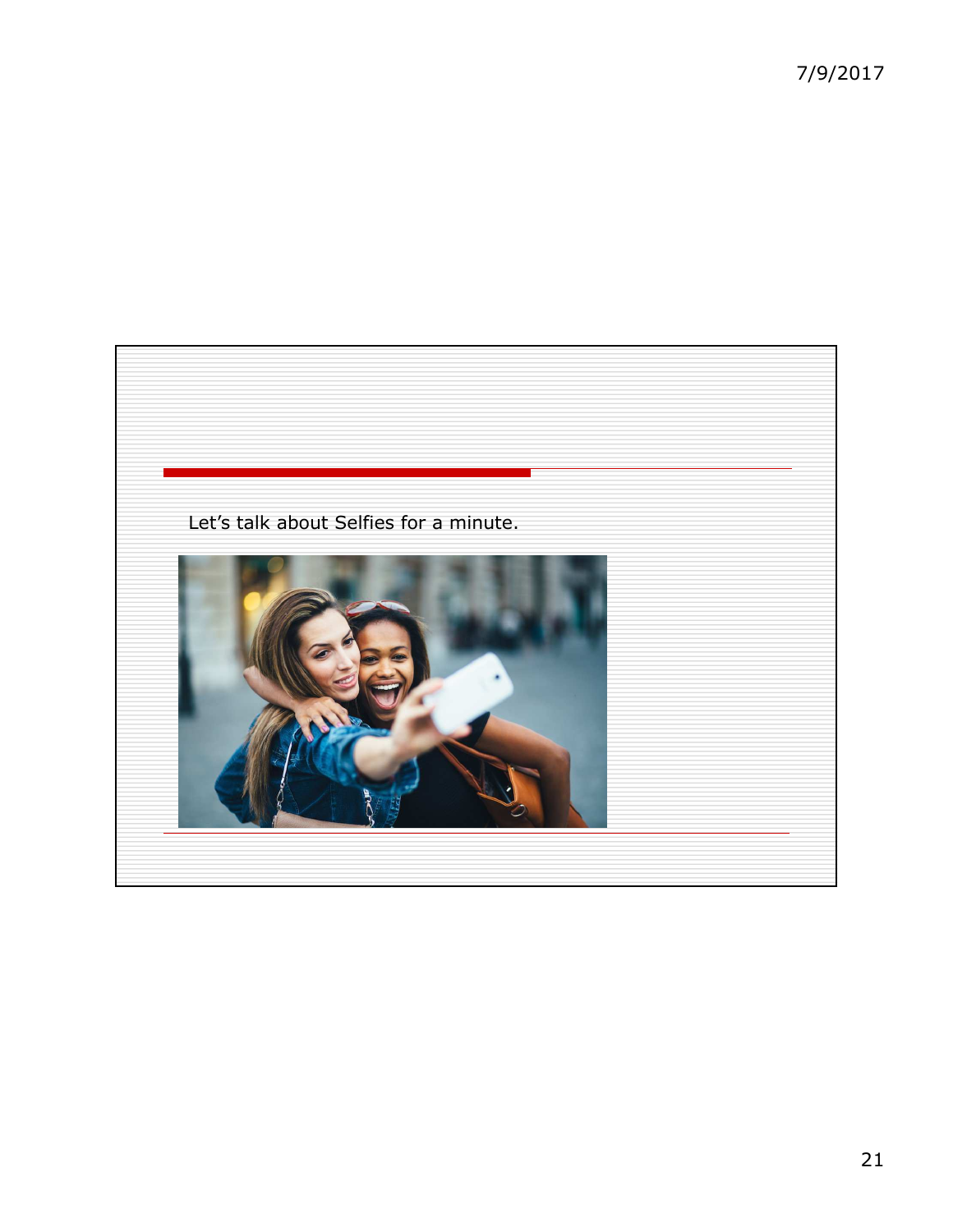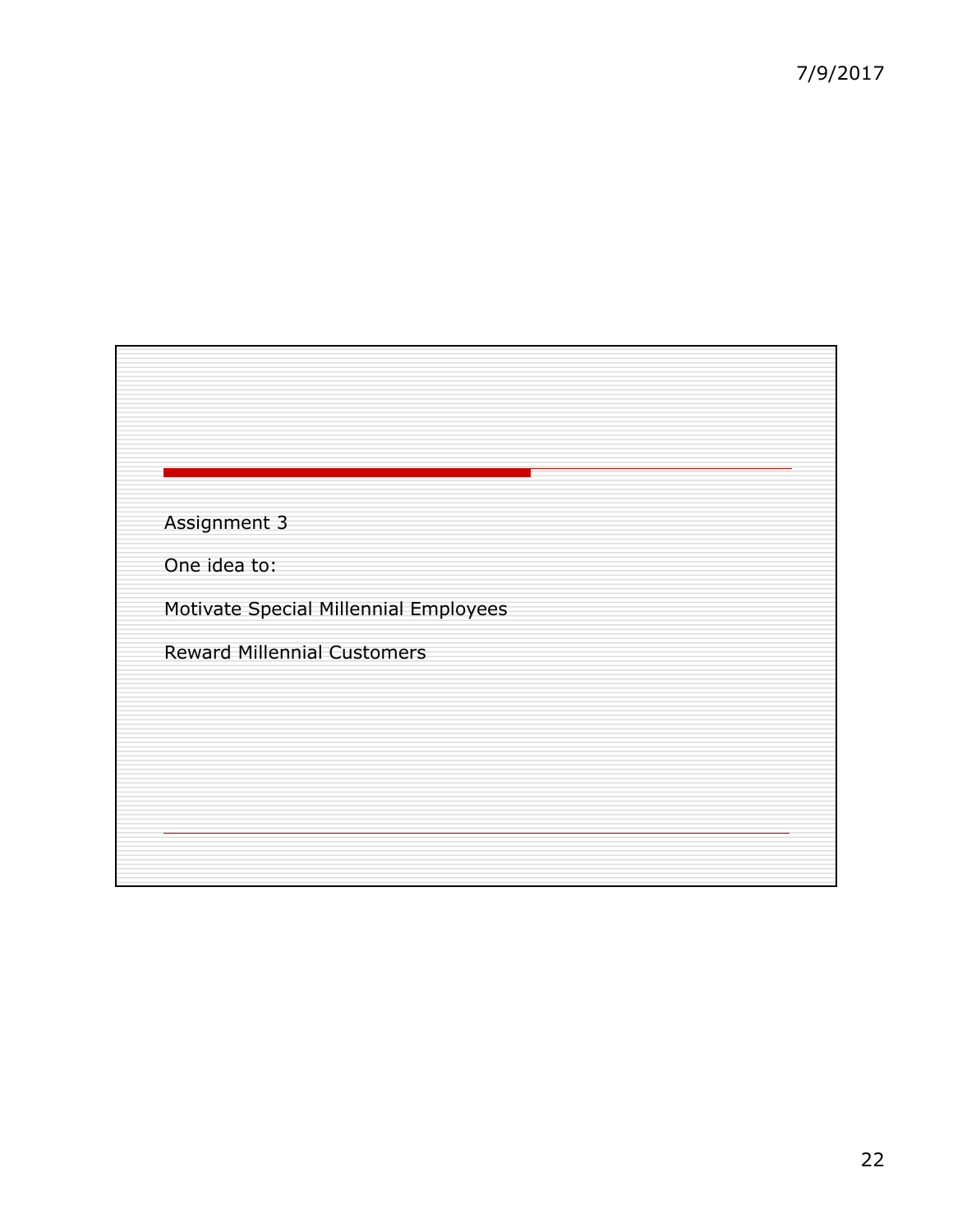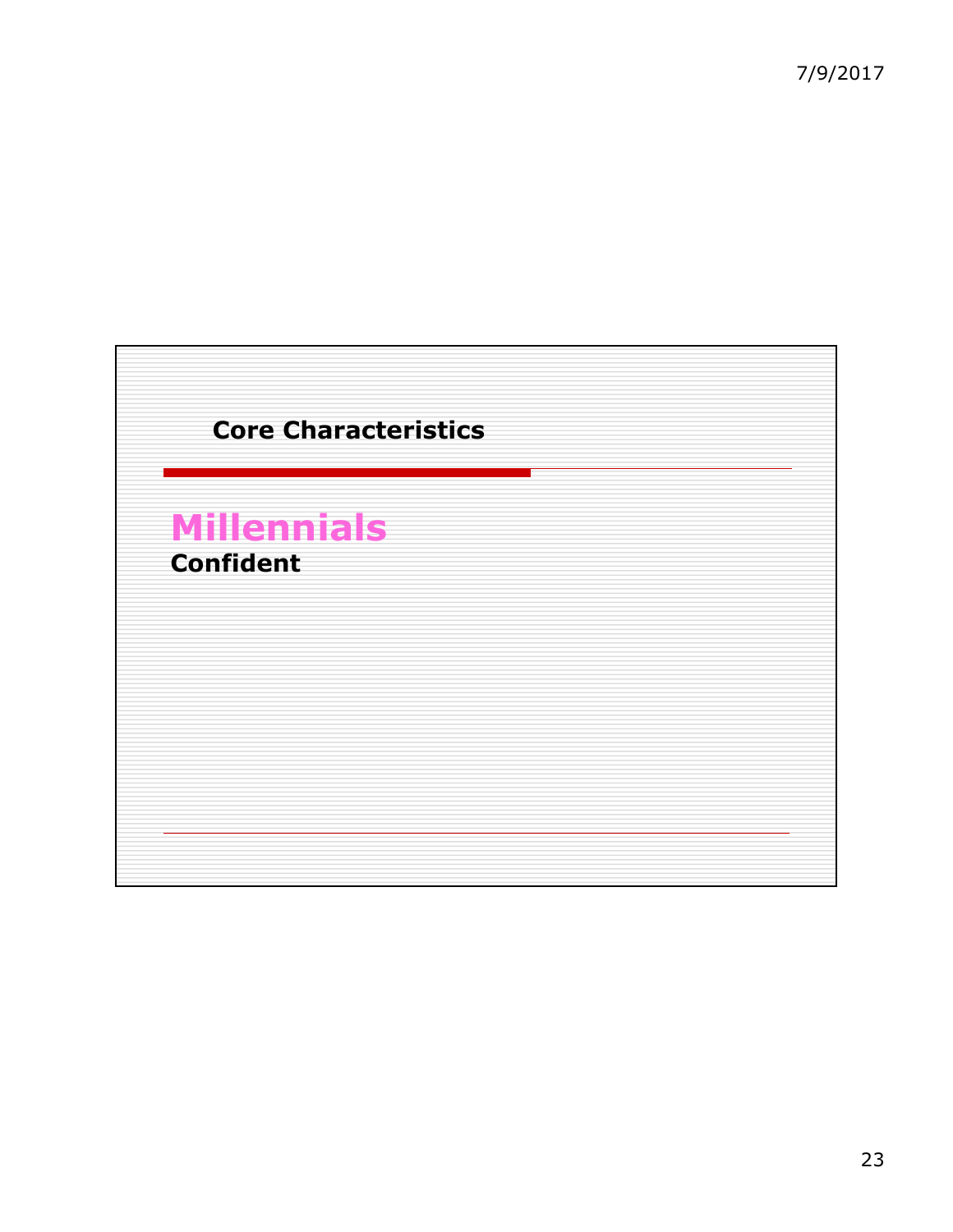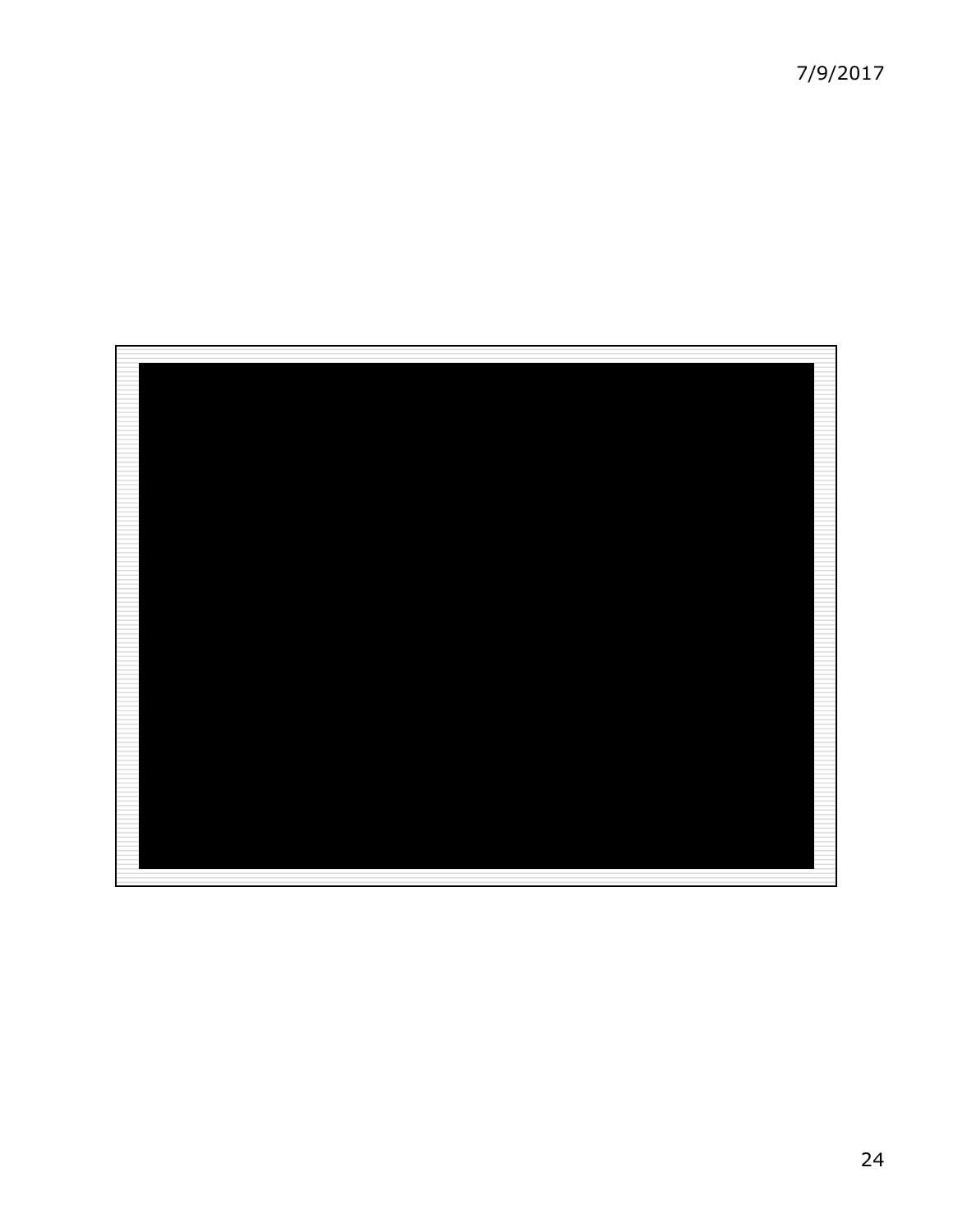

- Are you ready for their level of optimism?
- What do you want to do with that optimism?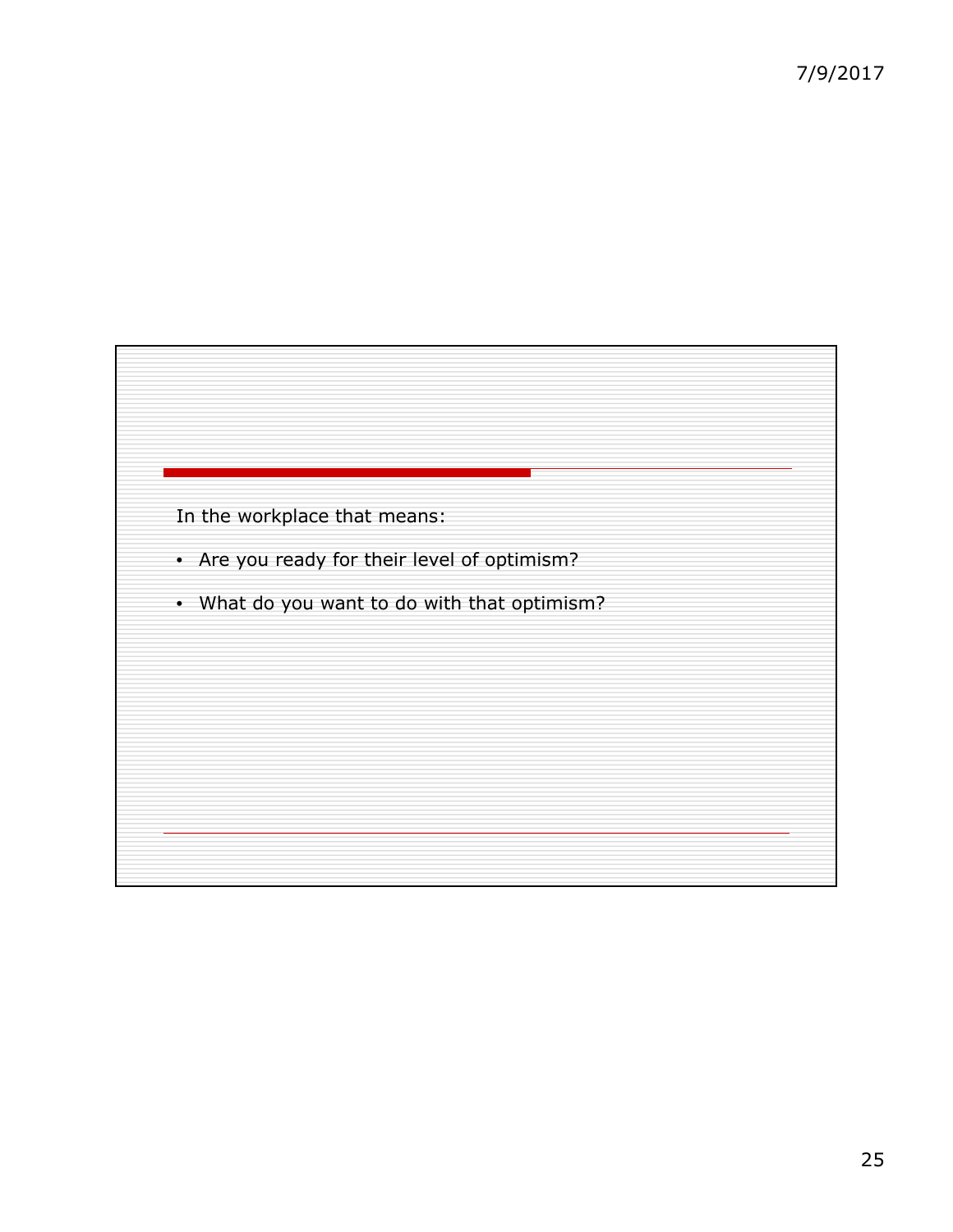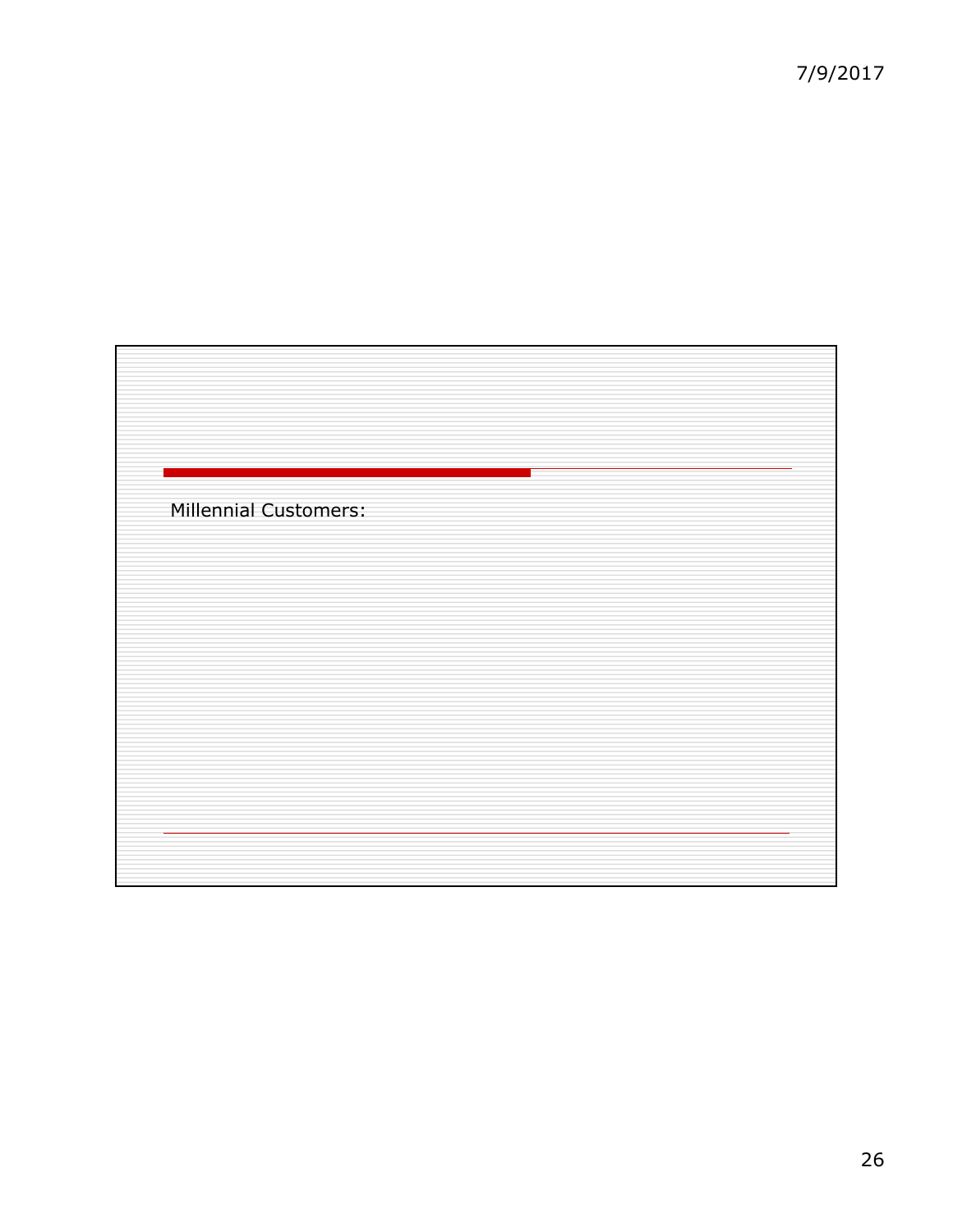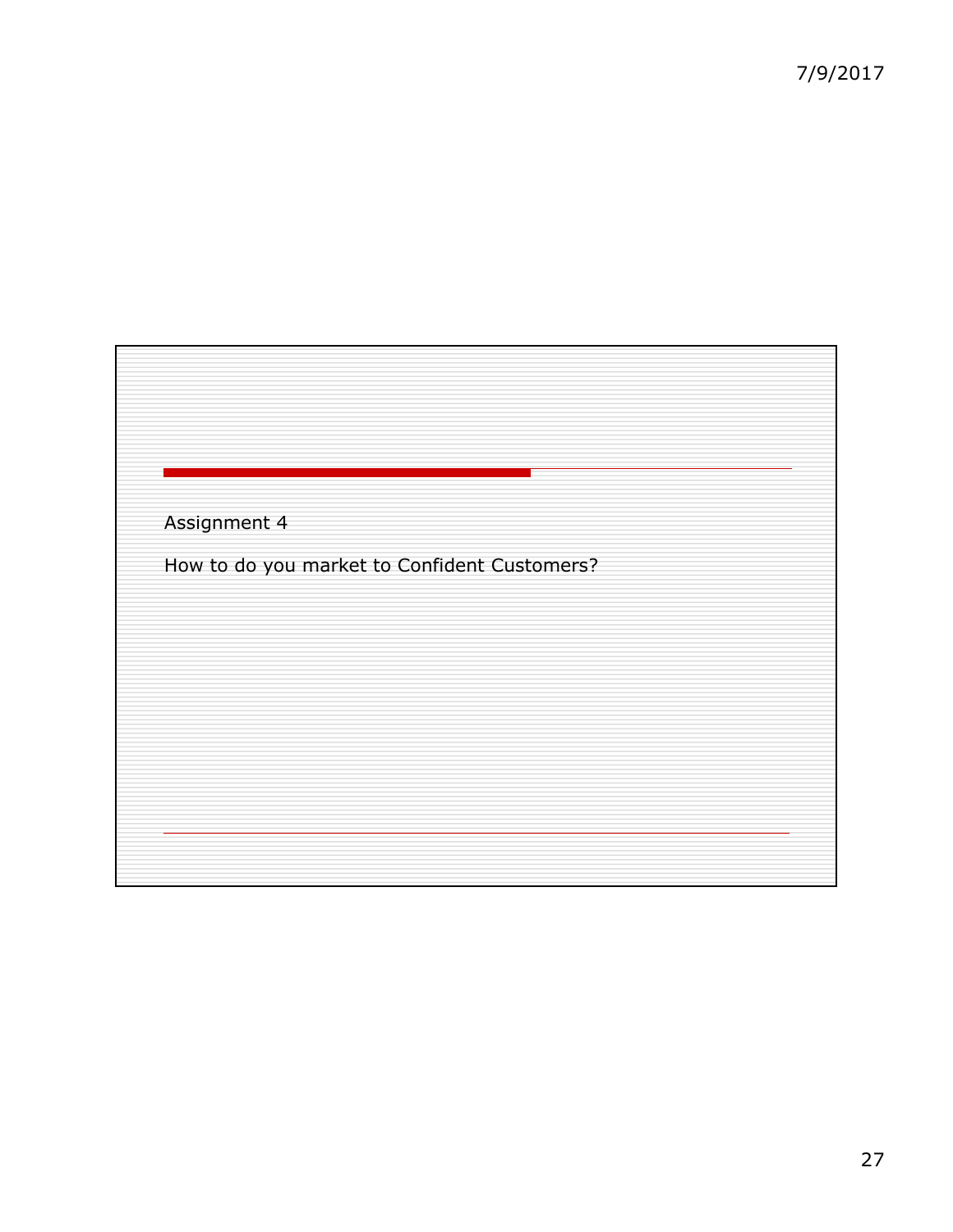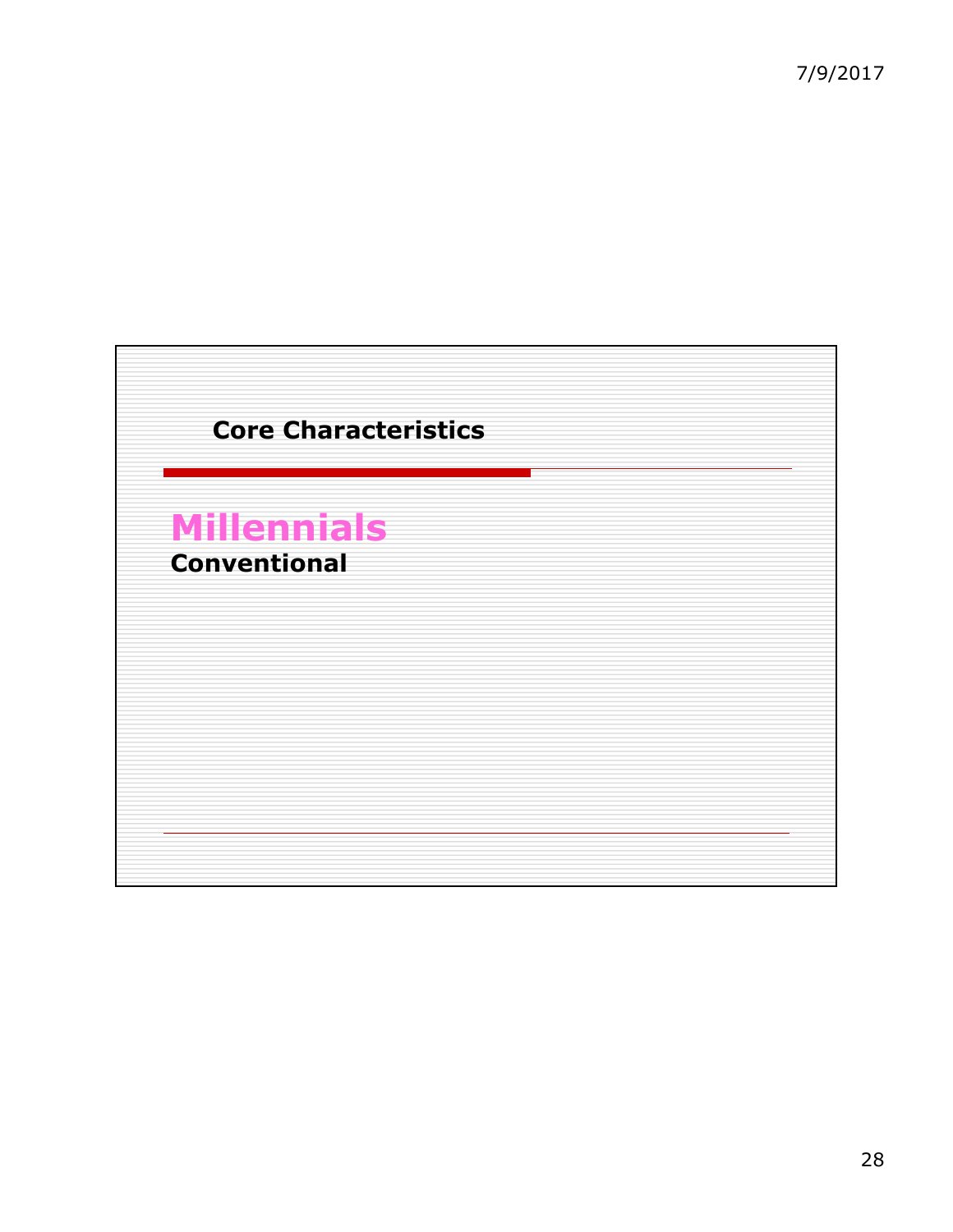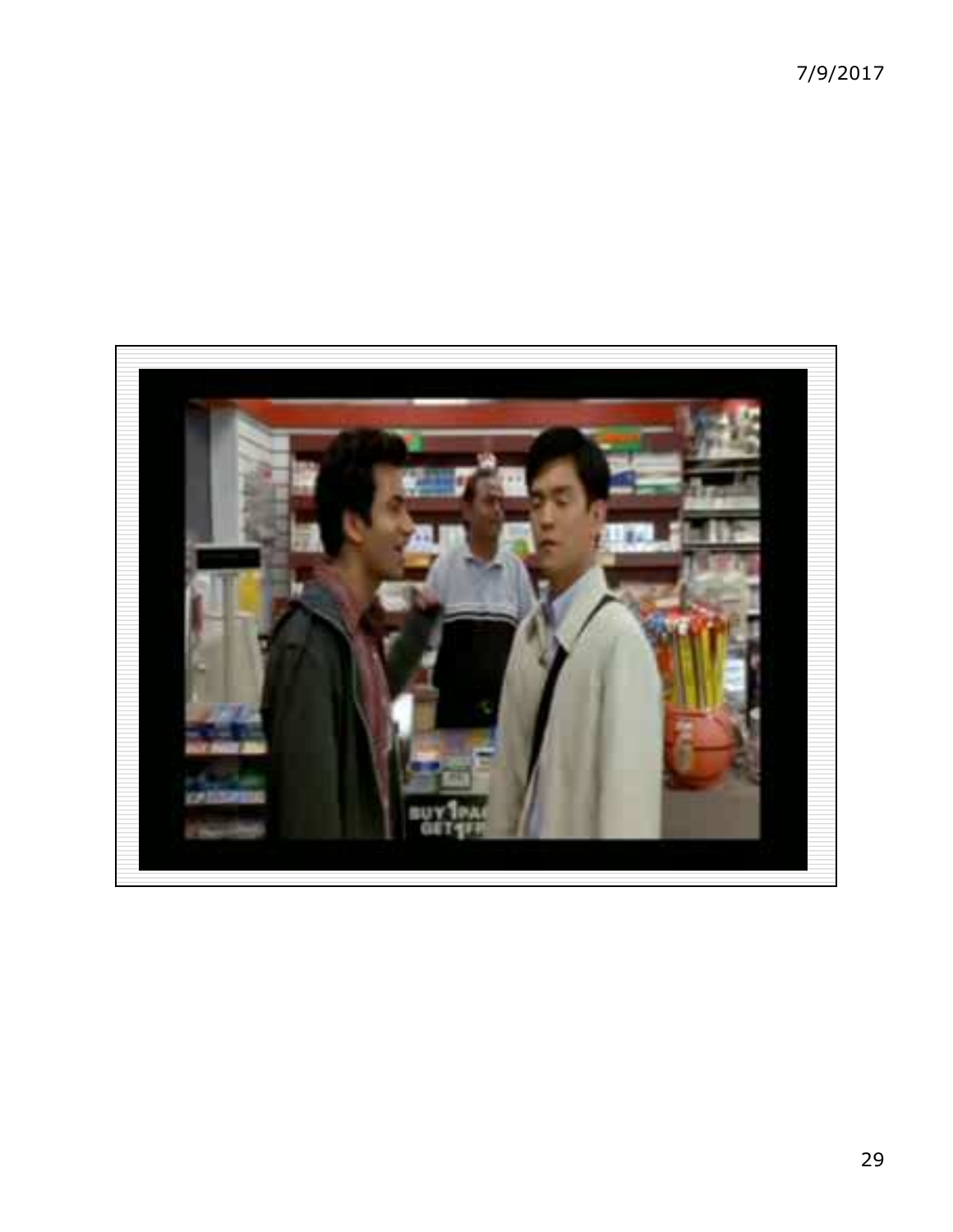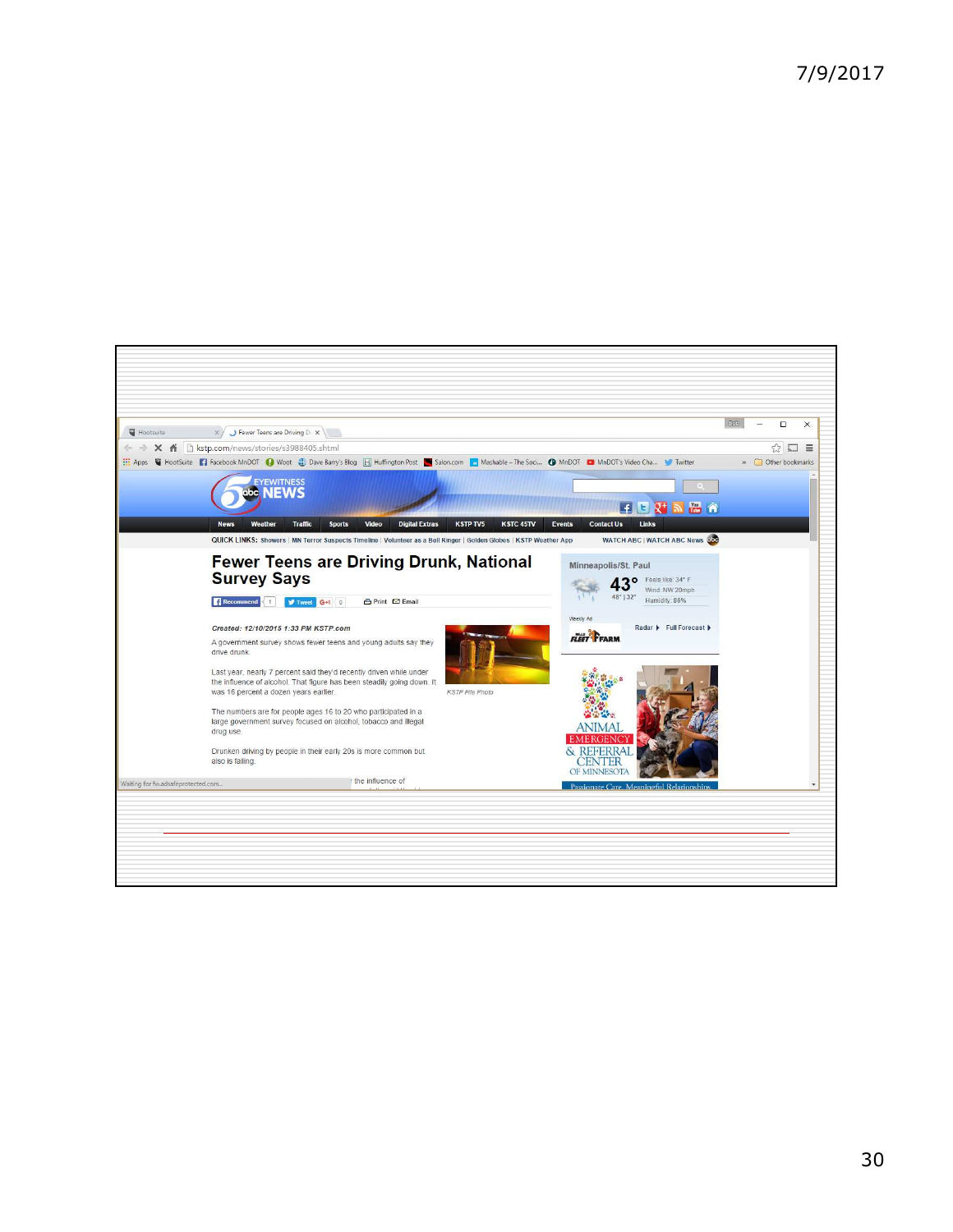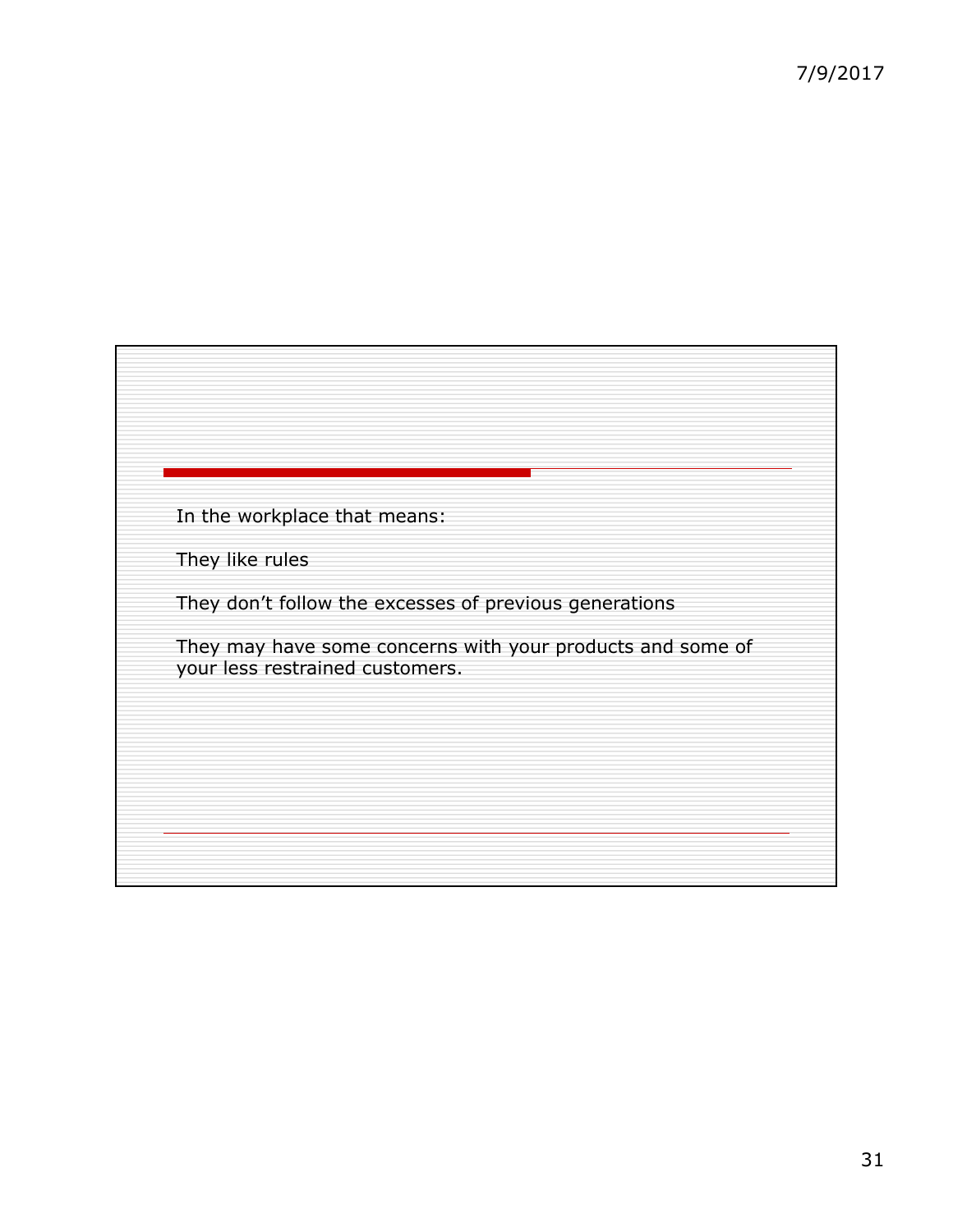

Not binge drinkers

Not Illegal Drugs

The All Bad Behaviors Index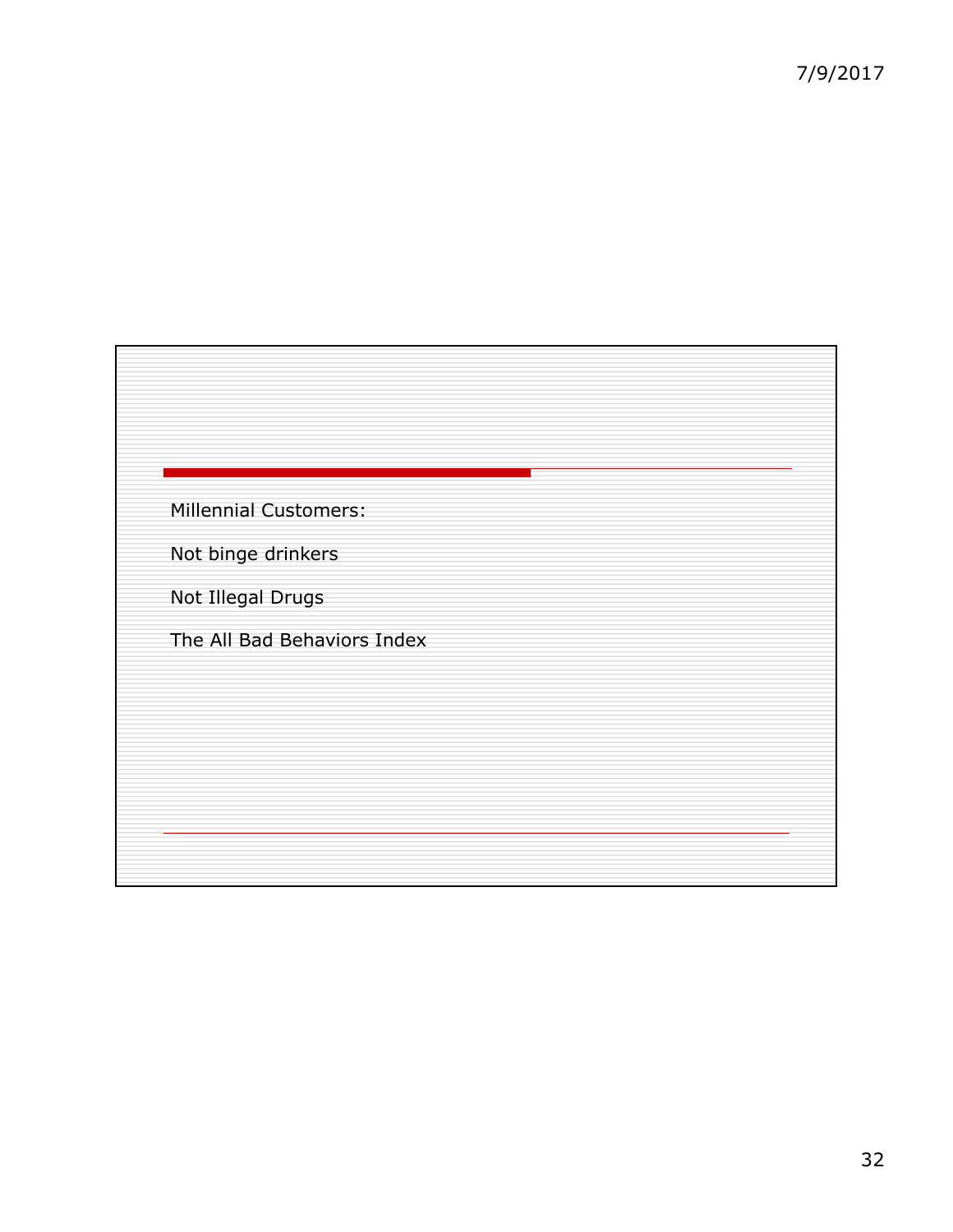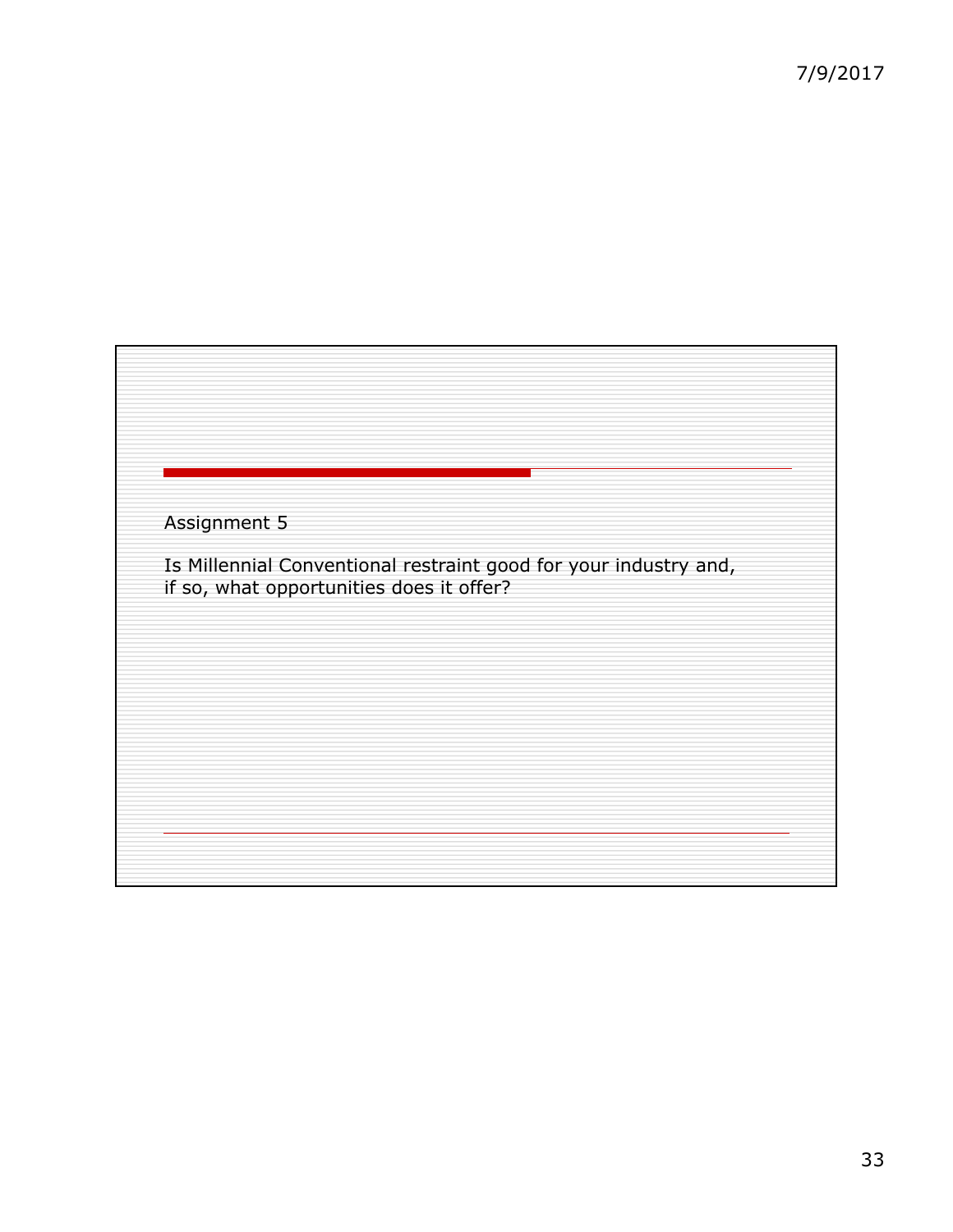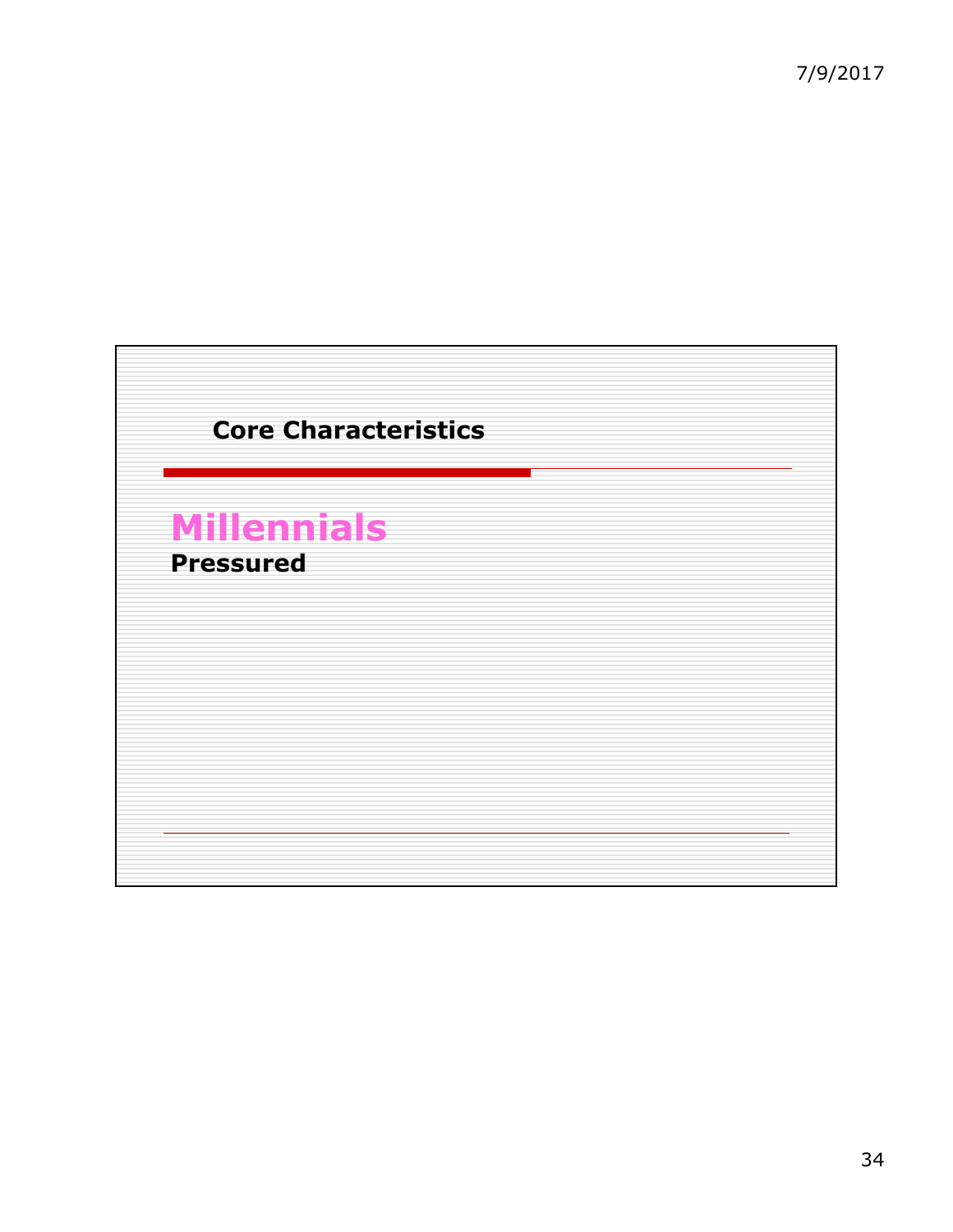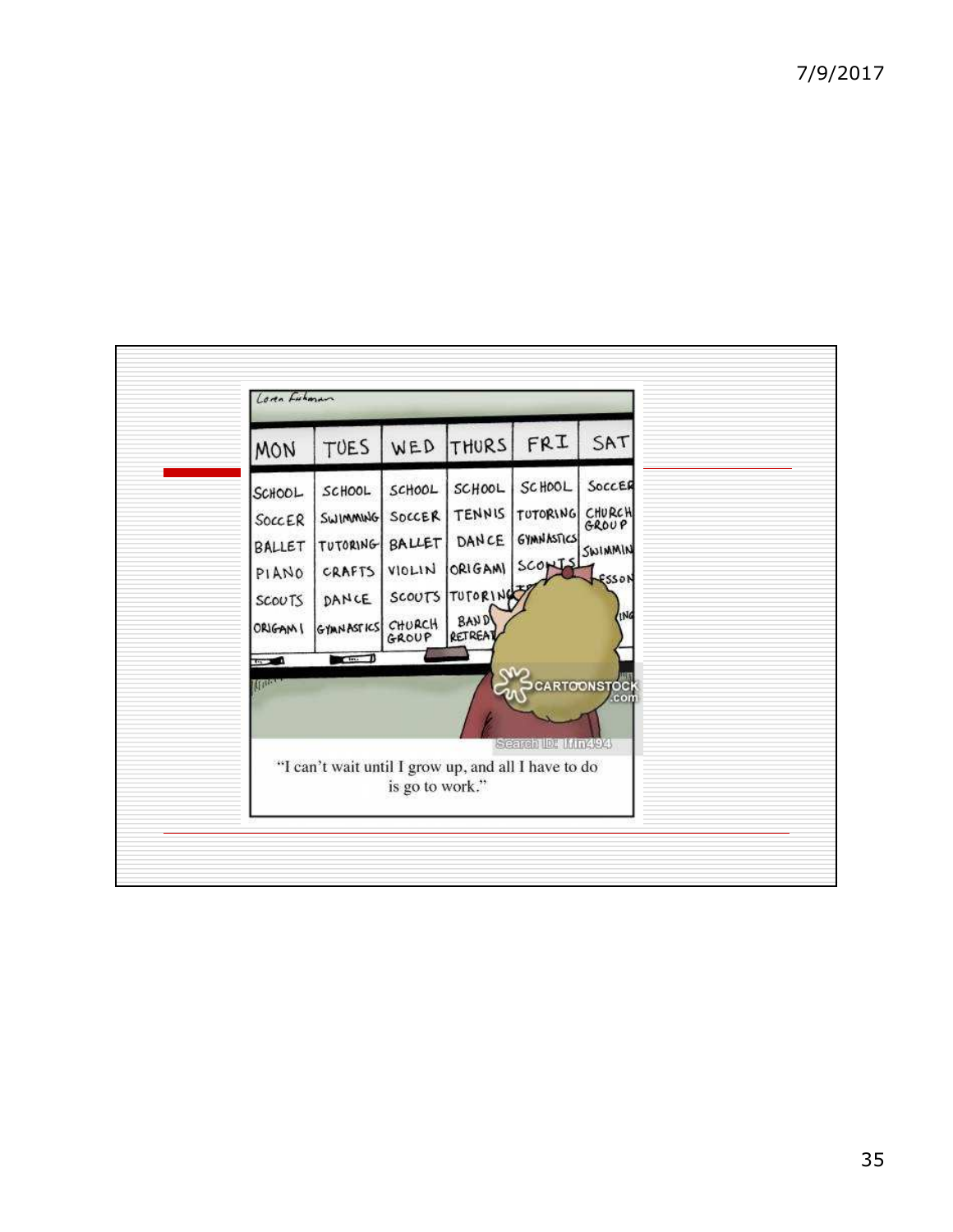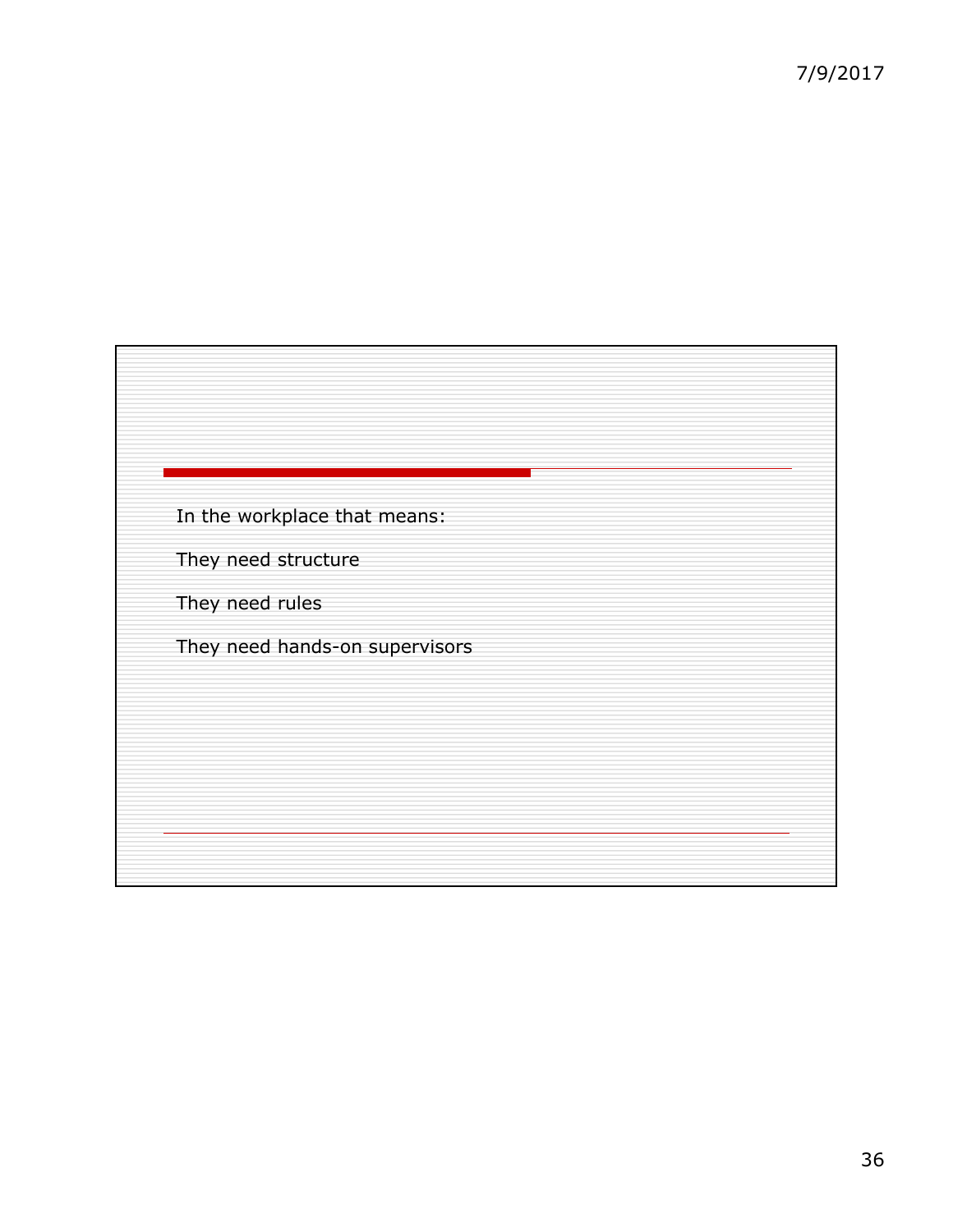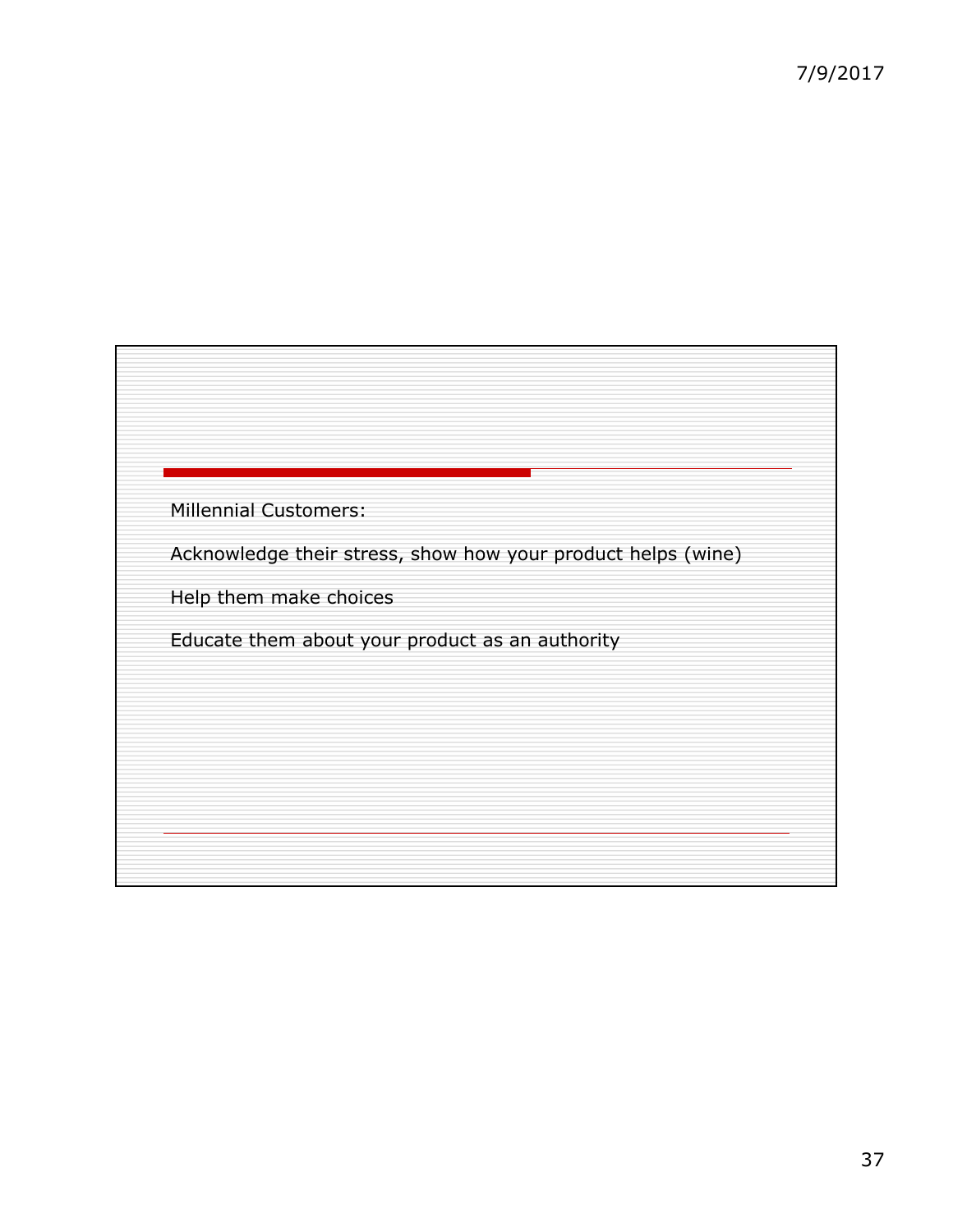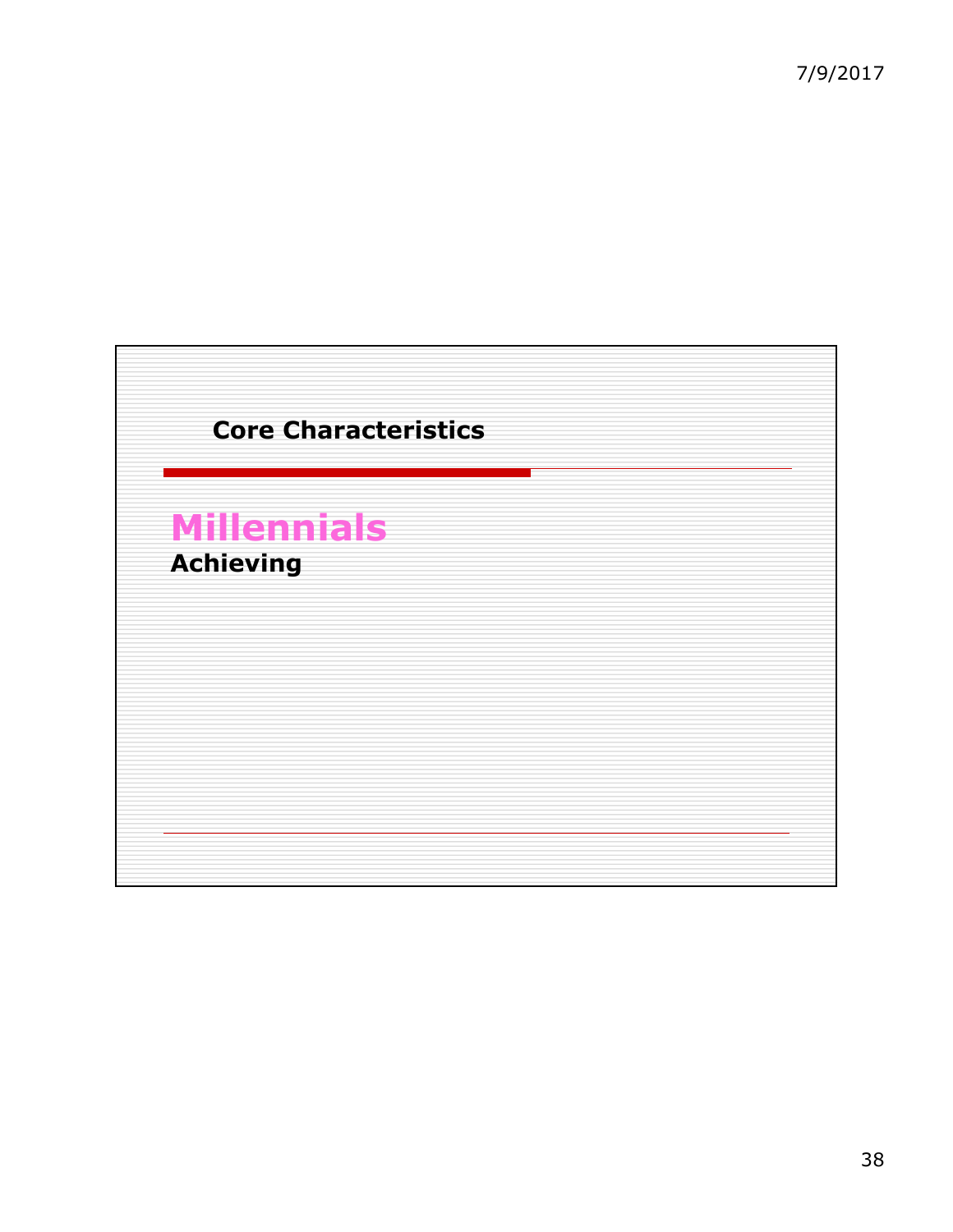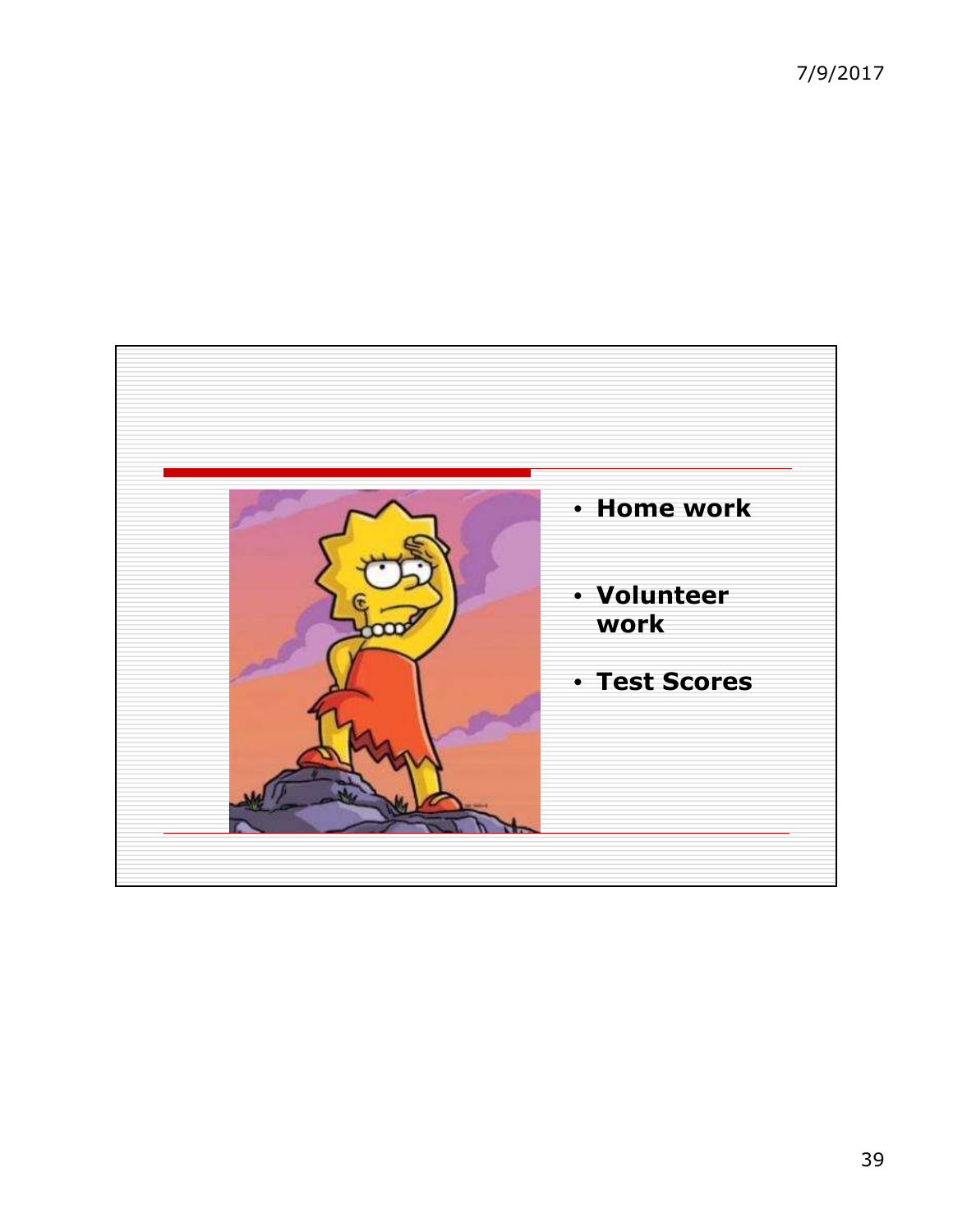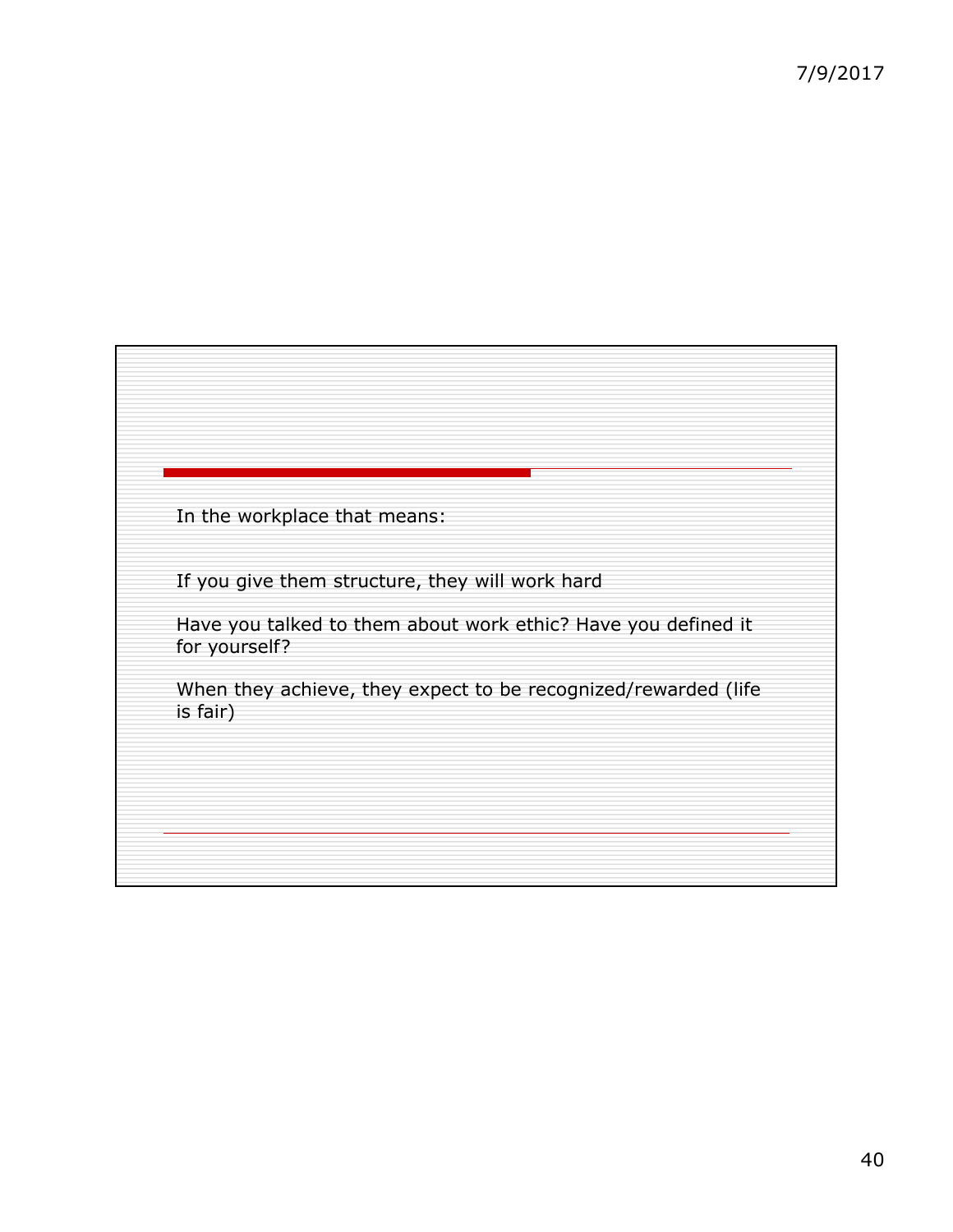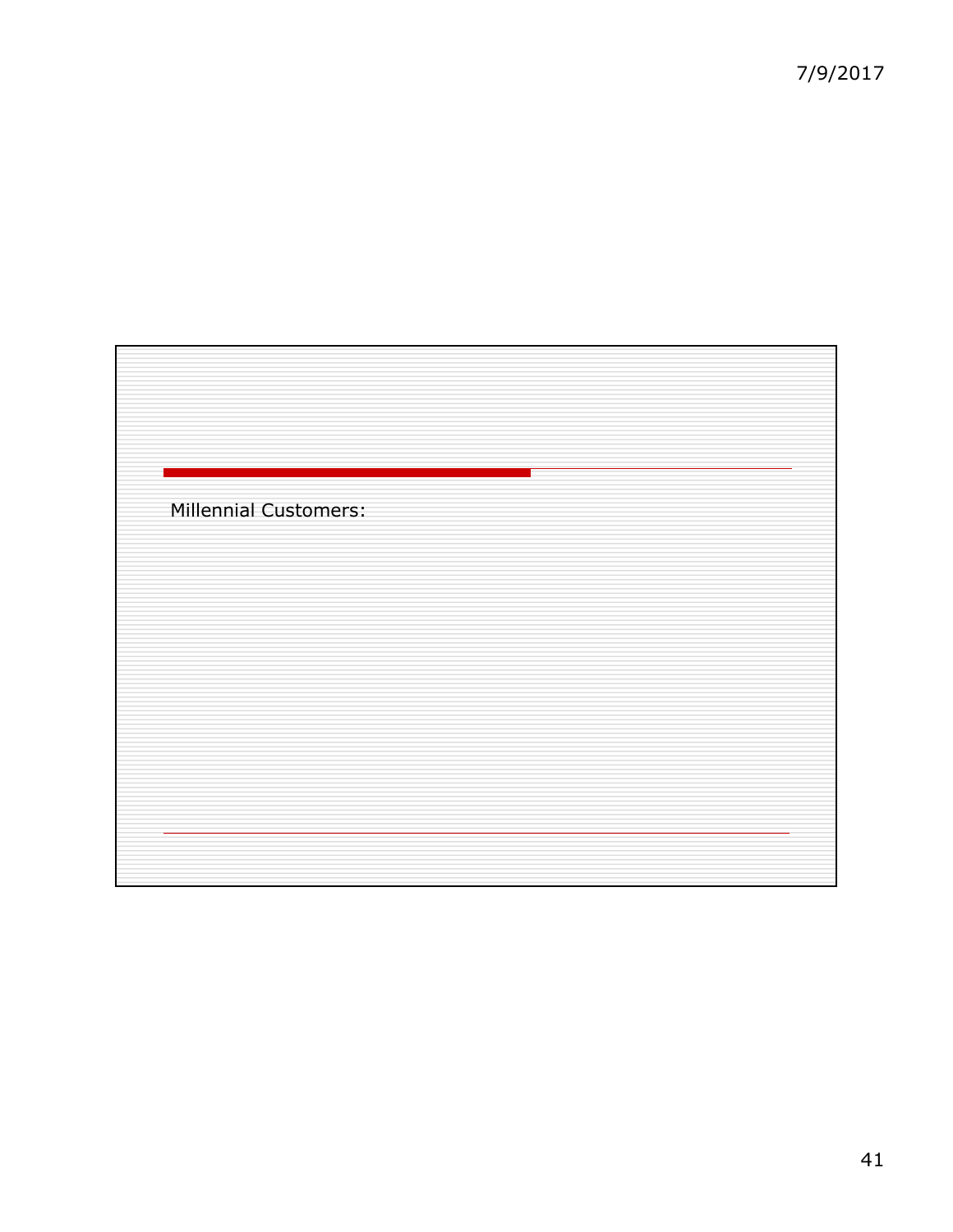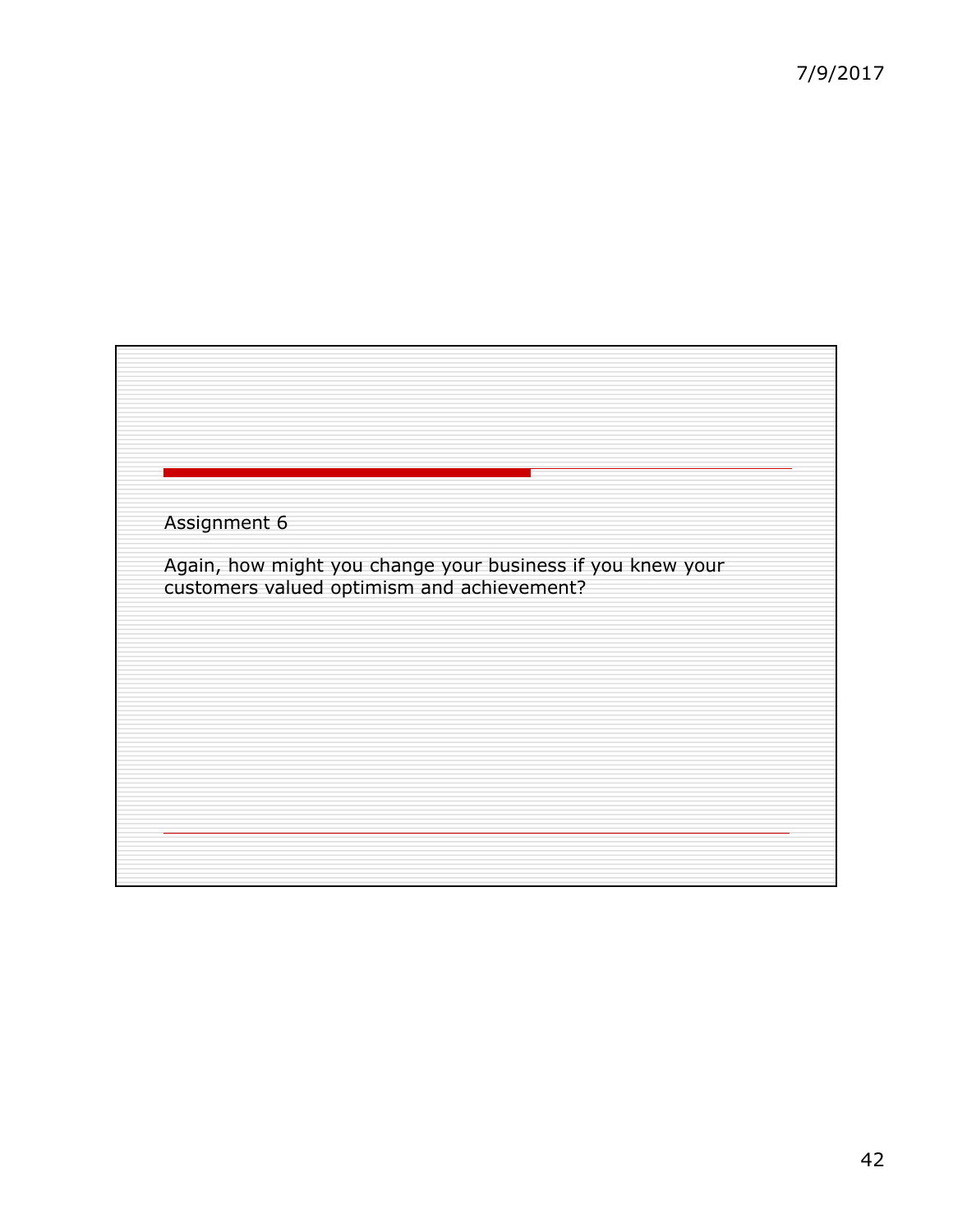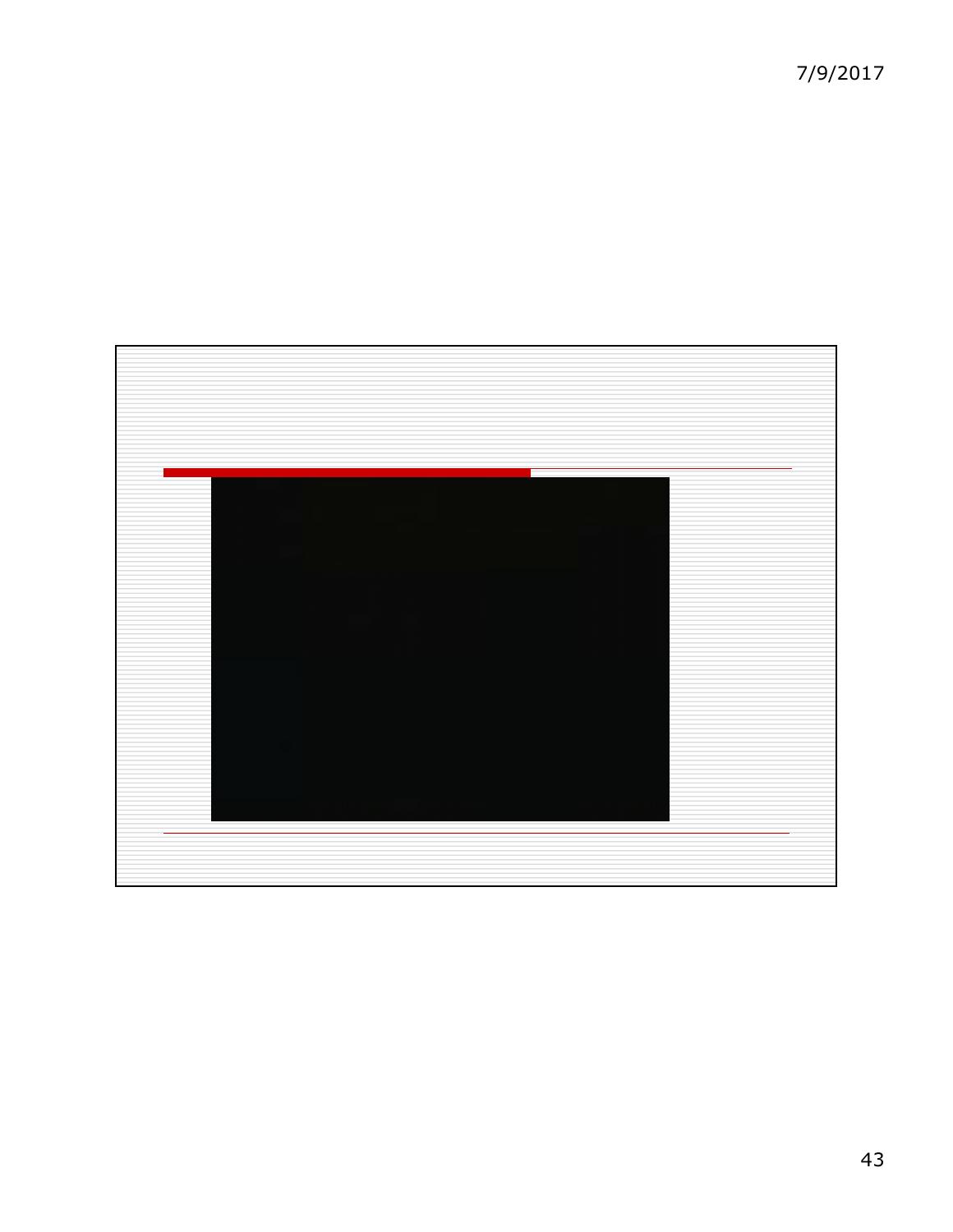## **The Workplace of the Future**

**Performance Appraisals**

**Bring your Mom to Work Day**

**Anti-bullying migrates to the workplace**